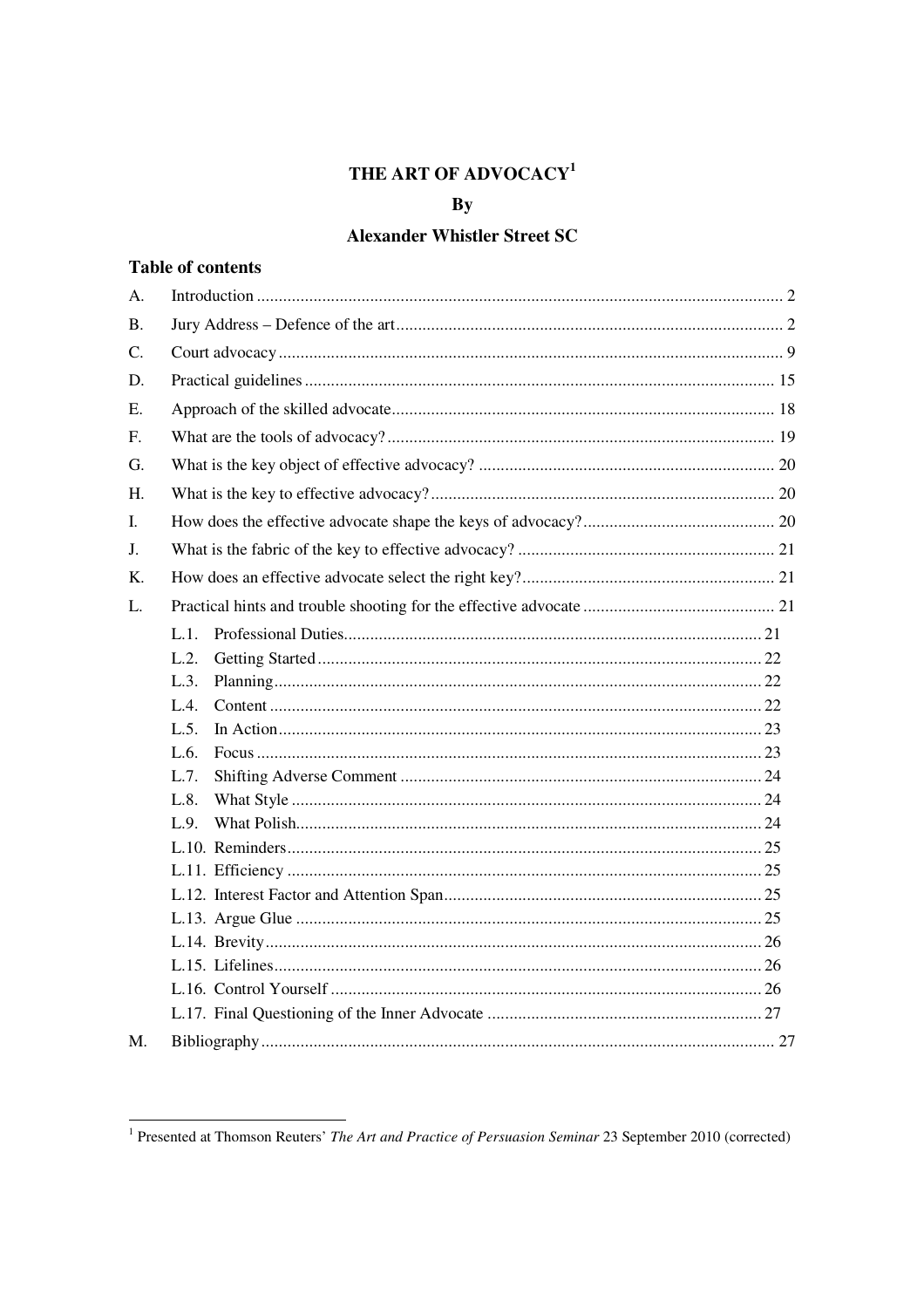## **A. Introduction**

1. The art of advocacy is effective communication to the canvas of the mind through the artwork of four brushes, effective speaking, effective writing, effective reading and effective listening. I intend opening a jury address in defence of the art of advocacy and then to delve into such of her secrets as I have gleaned, address court advocacy and expand on some practical hints. If from the spring of knowledge of the art of advocacy you emerge drenched with enthusiasm and inspired, so much the better, but if you emerge from the spring bone dry – then one of us has failed in our artwork.

### **B. Jury Address – Defence of the art**

- 2. Ladies and gentlemen of the jury I come before you to defend the art of advocacy who stands charged with being a charlatan, no more than chicanery, sophistry, a pharisaical ruse and empty rhetoric. It is our case that the art of advocacy is but the quest for virtue and truth in the presentation of argument. It is the evil people do by their deeds, not the workings of the tongue that should be charged.
- 3. Some say the tongue should never be mightier than the mind, but I ask each of you, is it not you that opens the ear of the mind, is it not right to be receptive to the ideas and thoughts of others, is that not how we first learnt, is it not the only way in which our fragile human spirit can touch each other's heart.
- 4. Advocacy is a noble art, advocacy is an honourable art, advocacy is an endless quest in the honing of persuasive reasoning skills and the art of advocacy is as potent and diverse as the imagination. The art of advocacy cannot unravel the knot of human fate, but it can inspire, uplift, and empower with the wings of thought, and harness the heat of the mind – coloured brightly with the blended energies of human passion and emotion enriched and informed by our social mores. The art of advocacy is innocent of vice, is empty of wrong, is but a path of enlightenment, yet only to the pure of heart.
- 5. If I can briefly play with the words "*The art of advocacy*", remove the "*T*" to which I will return – we discover the words "*heart of advocacy*". Therein lies the cause, the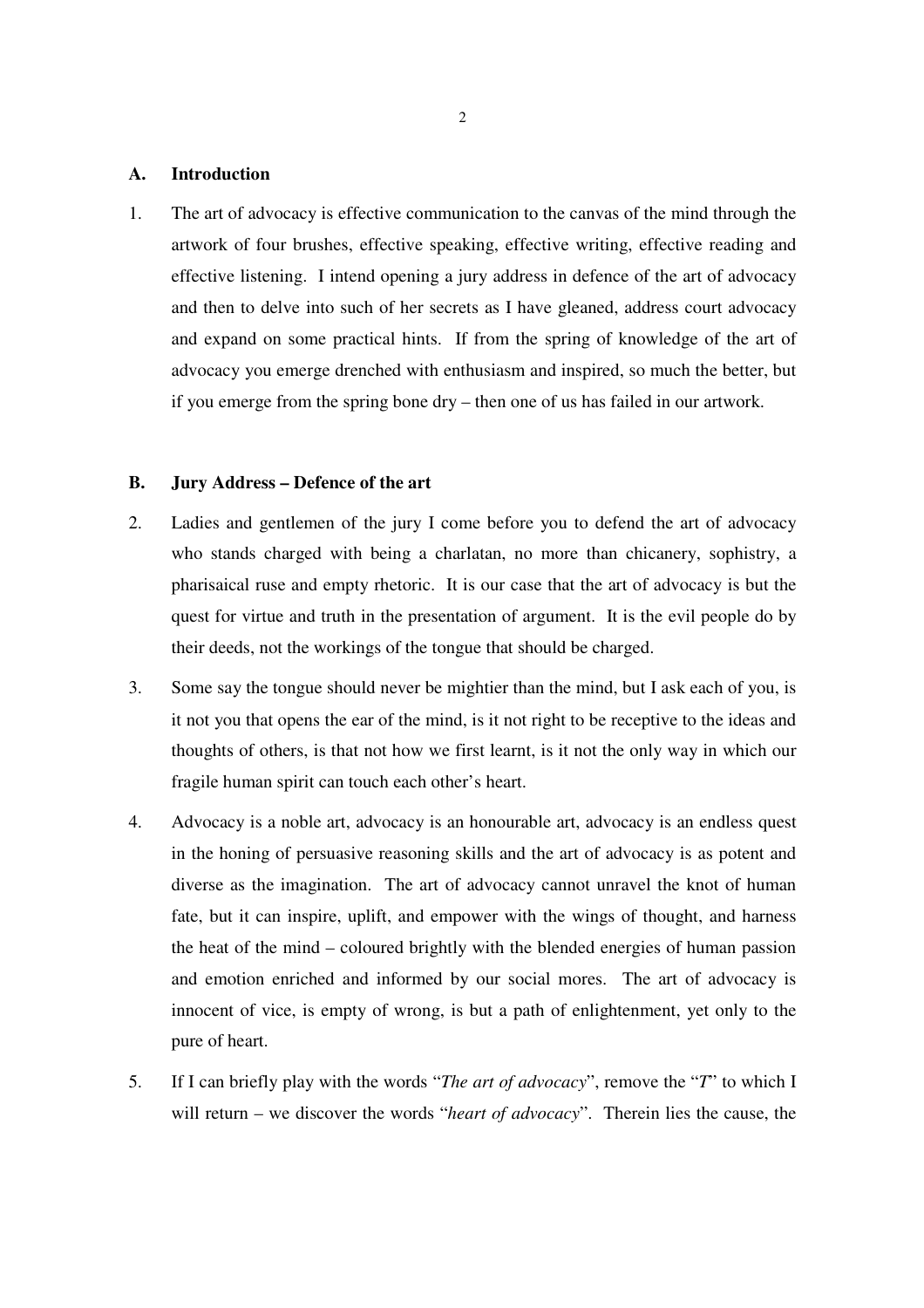object, the means and the end – the heart of the art glistens with meaning, the heart of an advocate, beats a path by art to the heart of the judge. As Tom Hughes AO QC once said inside the chest of every judge beats the heart of a juror. It is the subtle syncopation with that beat of the heart that the skilled advocate advances the cause.

- 6. The heart of advocacy also speaks to us of the most vital organ, the crux of our carbon life forms. The skilled advocate seeks to reveal the heart of the dispute, not the lesser organs, not the surface complexion, but, in a single simple sentence, the heart of the discord. Once you are to the heart of the matter – you can focus your art, confine the controversy, and constructively assist the decision maker. You must have heart to pursue the case, you must keep a healthy heart, and most importantly a heart of integrity. So the art of advocacy defends herself, first and foremost with the heart of advocacy. The *T* that precedes the heart of advocacy is the cornerstone of principle – the *T* stand for truth. The art of advocacy appeals to the mind by advancing the quest for truth and virtue in the presentation of argument.
- 7. I say truth and virtue because the process in which the skills of advocacy are deployed must be just and fair. There is no virtue in a process that results in the risk of stoning to death or capital punishment. Such want of virtue in process means there is involved no art of advocacy and the twisted process exposing persons to inhumane punishment does not reflect the rule of law. It is the truths of advocacy which we all must endlessly seek in honing the skills of argument in support of a virtuous process. So we defend the art of advocacy by both the principles of heart and the foundation stone of truth and virtue in the technique of persuasion.
- 8. The art of advocacy is accused of subduing the mind of malleable but the art of advocacy merely touches the fire that burns within each of us.
- 9. If we leap to political advocacy and cause, Cicero had a dream. Niccolo Machiavelli had a dream, Martin Luther King had a dream, a dream of freedom and democracy, a dream of liberty and enfranchisement, a dream of a republic!
- 10. Was that not a good dream? Is it not a strong dream? Do you too not share that dream of Cicero, Machiavelli and Martin Luther King? Do we not all share the glorious dream of a republic – a dream that all patriotic and bright minds share – a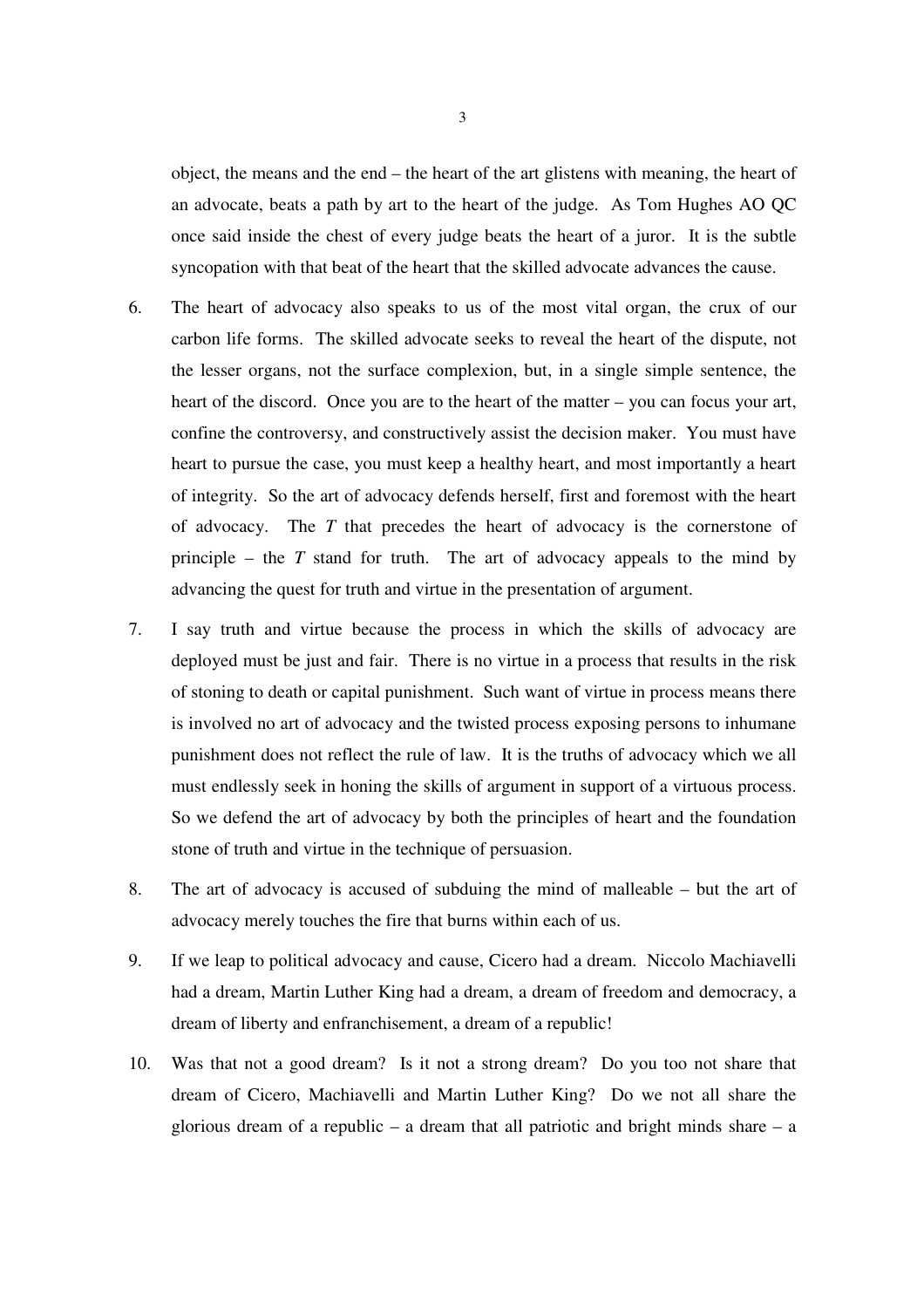dream of nationhood, a dream of national spirit and pride, a dream of independent sovereignty, should we not be a republic, do you not want to call for a republic now.

- 11. Should we fear those that would oppress, should we let fear destroy our dreams, should we not join hands with each other and make the heavens tremble with one unified voice. Friends with our combined call should we not together awaken the Gods, chill our fear that crushes noble dreams and freeze the spirit of oppression  $-1$ call for a – republic, republic, republic.
- 12. Now at this point, either I have swept you along in a frenzy of agreement or I have been unmasked, by reason of my lean and hungry look, and it's you, not me, that's thinking too much – so I won't be crowned Caesar today. In the partisan political art of advocacy, the advocate seeks to empower and manipulate our inner hungers, prejudice, pity and interest by illusive and empty rhetoric.
- 13. Needless to say the image we each have of any noble cause is discordant in detail but at a higher level – we have common cause, in every case there is a higher level where common cause or merit can be found and there are more detailed layers that may shift the sands of merit. A president elected by the people or a President selected by the people so elected, detail can divide, or detail can be harnessed to a higher cause, a greater good, a stronger sphere of merit and a worthy end.
- 14. We can shift from means to end or end to means and by so doing shift the important perception of merit. We can to adopt more current political art of advocacy – appeal to noble ideals focus on moving forward together, building a brighter future, the future of a true believer – slogans, jingoism, clichés and platitudes decorate the tinsel of political advocacy.
- 15. By self indulgent flattery the political advocate may appeal to the wise, the mature, the sound, the safe. Alternatively the political advocate wields the empathy of identification by engaging the audience through being kind to children, the kissing ritual of babies, and the delighting of the elderly. Or the political advocate connects the audience by seeking to invoke pity and compassion in tragic causes, like redressing the plight of the homeless, the disadvantaged, the sick or the impaired.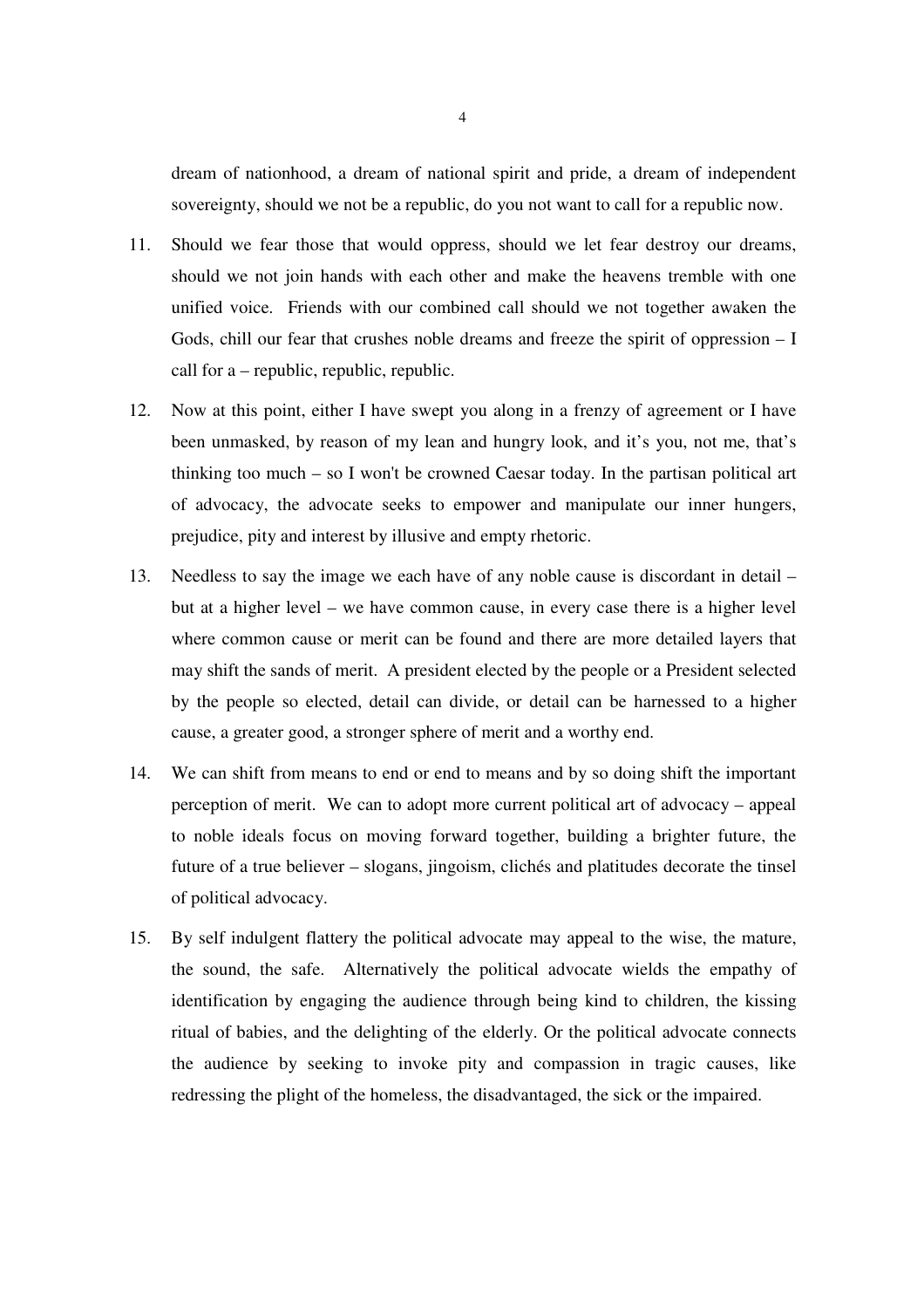- 16. We can light the passion within us, if we understand each other, read the people, grasp the sparks of empathy or motive and fan the fire of understanding and the effect of humour, fear, ridicule, illusions of glory or sweet caress of a good and noble higher cause. The opposing argument or opposing advocate is in gladiatorial splendour diminished by polarised extremes, ridicule and the antithesis of worthy or noble cause, and is dismissed under labels of harm to our self-interest. Whilst political advocacy is not the art of the court advocate it is artwork of advocacy at a raw and illusive form. But all artwork of advocacy can enrich the intellect.
- 17. The court advocate must play the issue not the opponent, with concrete ideas and not illusion. But the human element is always at work in this art of persuasion. The art of advocacy involves the awakening of one's own knowledge, one's understanding of each other, it is the dawn of reason, it's the sunrise of logic, it is the day break of beauty and structure.
- 18. The seamless flow of great advocates is bewitching, entrancing, captivating it is readily comprehensible, it is innately appealing, forceful in its coherence, clear in its quest and obvious in structure, glistening with simplicity and delivered with apparent effortless ease of virtue and truth.
- 19. The trapdoor logic of the skilled cross examiner works not by genius but by mastery of the detail and a clear comprehension of the minds of others, their limits and the shutting of gates, until there is but one cattle race in which the witness is caught by the steel crush of truth or to be branded a liar.
- 20. Every question to a witness by the skilled advocate is calculated to be either constructive or destructive, as are the underlying arguments or rhetorical questions. The art of advocacy marshals for the purpose of argument dimensions and detail, commands attention, brightens our senses and by the power of focus deploys a gilded vessel of the mind which we can board.
- 21. But like all art it is individual, it is unique, and it is informed and informing. Now we would all skin a cat or dress a moose differently – the art in advocacy – is informed by your own heart and by your own art. It is your heart of advocacy that you must apply, strengthen, protect and maintain. But as each cat and moose are different, so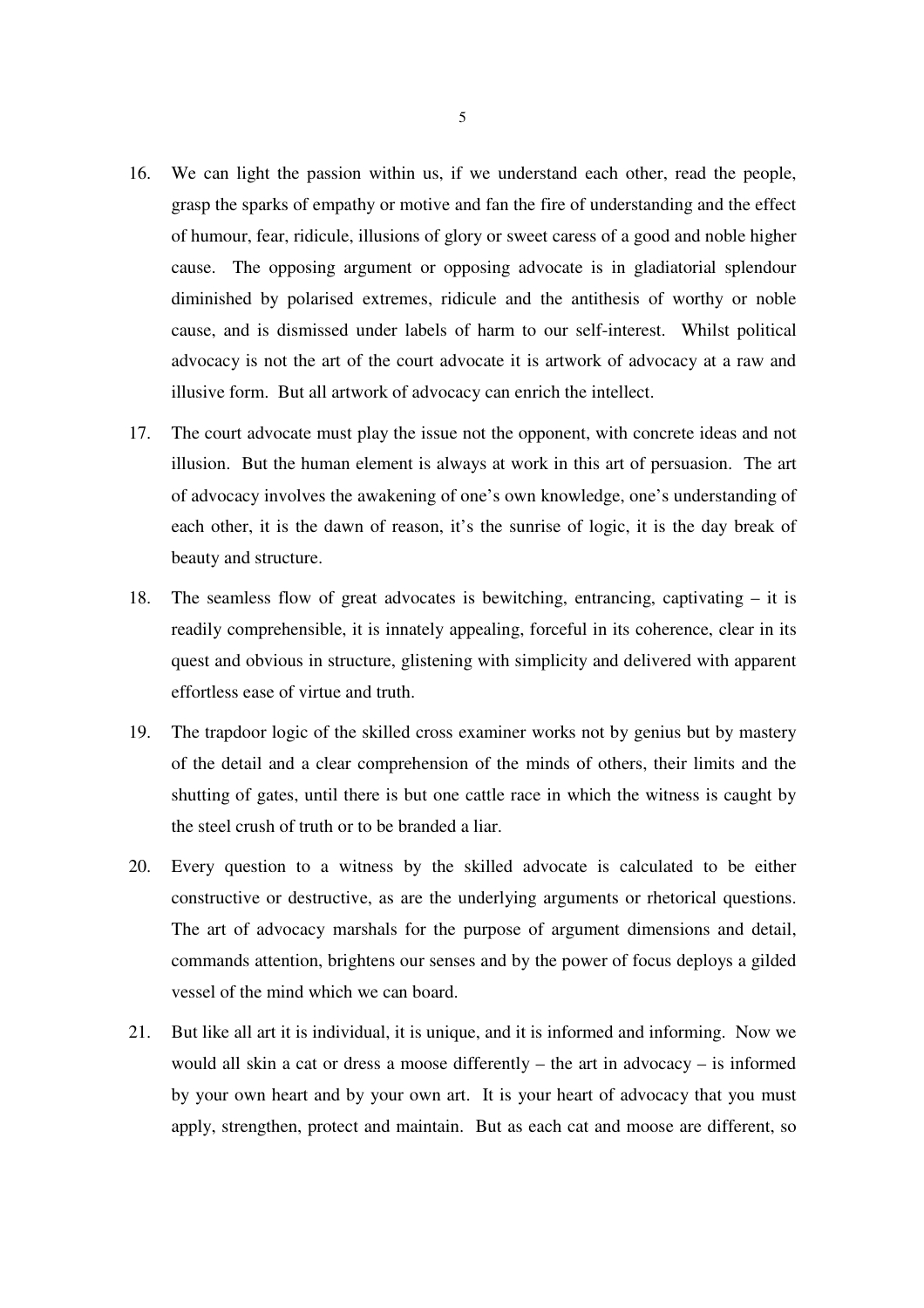too is each case and you must adapt, change or shift your art as flexibility, versatility and variability of paradigms are part of the advocate's skillset. It is useful to quote a passage from *Nudd v R* (2006) 80 ALJR 614 which quoted *R v White*, where the Ontario Court of Appeal examined the need to draw a clear line between incompetence and tactical decisions later judged unwise or imprudent:

"*The art of advocacy yields few, if any, absolute rules. It is a highly individualized art. What proves effective for one counsel may be ineffective for another. Most cases, therefore, offer defence counsel a wide scope for the exercise of reasonable skill and judgment. Appellate judges, many of them advocates in their own practices, should not be too quick to conclude that a trial lawyer's performance was deficient because they would have conducted the defence differently.*"

- 22. Now Oscar Wilde once said all art is quite useless, and that if perchance you make a useful thing you may be forgiven, so long as you admire it intently. Rare indeed is the advocate who admires their own art, war stories of conquest, or the recreation of prowess once crossing the Rubicon to the bench, should all be forgiven – as we each admire intently our own art.
- 23. But no great advocate is conceited, arrogant or elite it is the common touch, the understanding of human nature, the sensitivities of others, the prejudice of some, the motives of the mind, the grasp of our weaknesses and causes that must be mastered and absorbed – so that the jury on the bench or the jury in the box – likes your character, identifies with the strengths of your case, sees the valour of your vigour, listens to your argument and follows your path of reason.
- 24. This is not to propound sycophancy as advocacy at times must be fierce in reason and bold in logic and fearless in presentation. Advancing the unsavoury cause is the hallmark of skilled advocacy – it serves to emphasise the cold objective nature of our adversarial system. The skilled advocate maintains the rock of objectivity and foundation of cold reason for every step in presentation of the cause, with courtesy and ever mindful of preserving the dignity and independence of the court, remaining a servant to the rule of law and assisting the exercise of the judicial power.
- 25. The reason in the art is for you to find but be conscious that the premise of every proposition is exposed to the weakness of its expression and the shallowness of the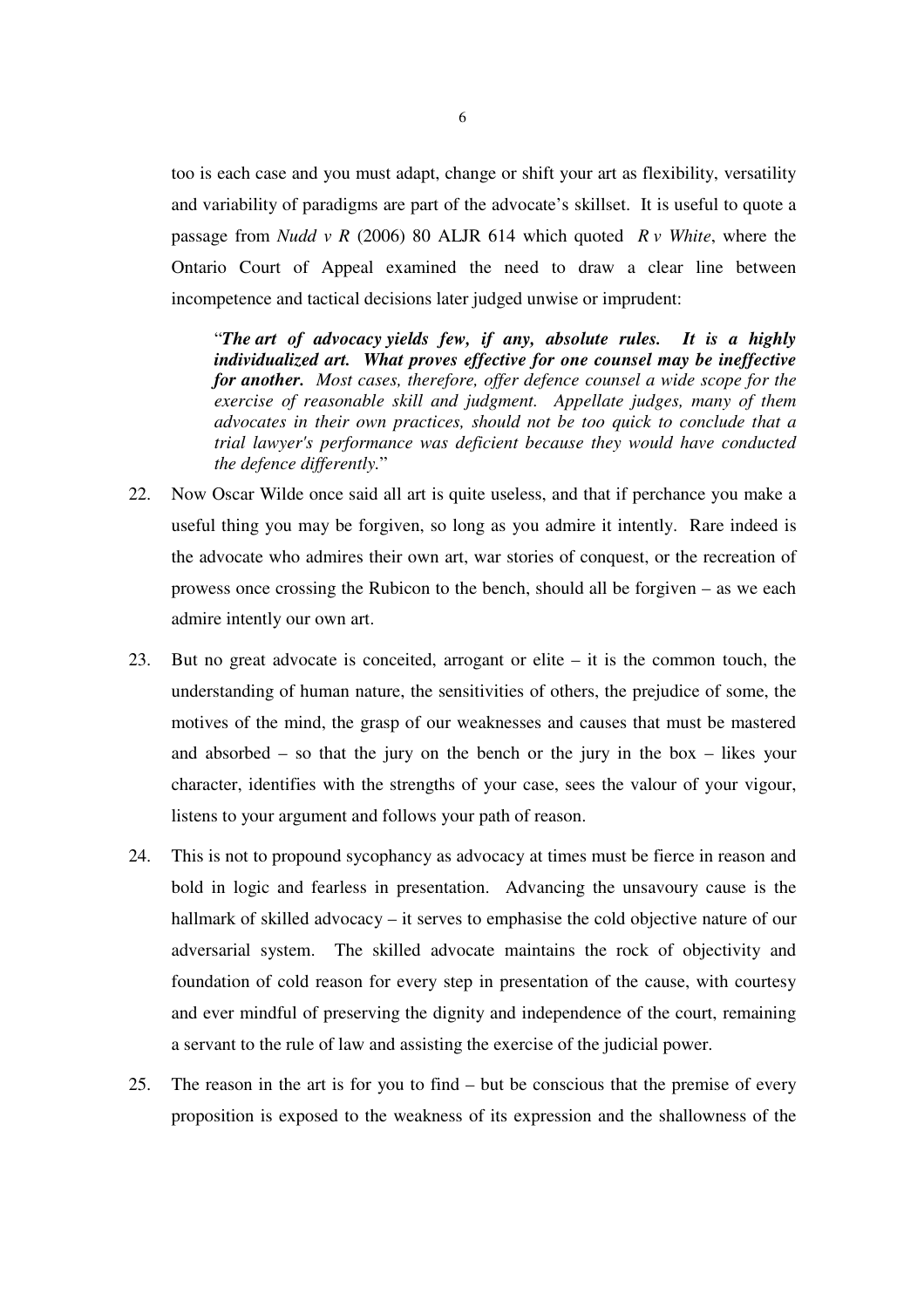thought. All conscious thought and action are the product of impulse and constraint. All language is confined by the architecture of our cognitive processes and the degree of condensation of meaning in the function of expression. All convergence of meaning loses the detail of divergence. All conclusions of fact are inherently assailable. All universal truths of legal principle are vulnerable to refinement and exceptions.

- 26. When we hear prayed in aid of argument the call of necessity, remember necessity is the orphan of logic, necessity is the fertile mother of invention, but barren of reason, necessity is the last bastion of tyranny, the siren of danger – necessity is Machiavelli's deceit that the end justifies the means. Certain it is that there are some legal principles that are said to be moulded on necessity but that is an unsure footing and where asserted calls for careful analysis being very much open to the challenge of logic.
- 27. As with every proposition advanced, develop the underlying reason, why is such course necessary – why is that conclusion tenable – why is the credit to be rejected – why is the principle of law subject to exception – the question why is always on the advocate's lips, and no skilled advocate let's leave any expression or idea without knowing why. Why must be the chorus of your presentation in the art of advocacy?
- 28. Has not the art of advocacy inspired the deities of the heavens, is not every religious work or sermon honed with the craft of persuasion. It is the compelling coherence of any work of art that stirs our spirit and our soul. The art of advocacy is the method of the Gods. As Shakespeare said are we not the paragon of animals, the beauty of the world – therefor the art we create should also be beautiful, is not the art of advocacy beautiful to behold.
- 29. But if deployed to evil end the terror of wrongful persuasion is destructive of the human spirit – that has been the plight and tragedy for many a society, inspired by fear and loathing – harnessing the chaos of hatred, vacuum of anarchy and boiling the caldron of difference and distrust. That is not the art of advocacy any more than those who would mislead the court – they are not advocates and the dark arts they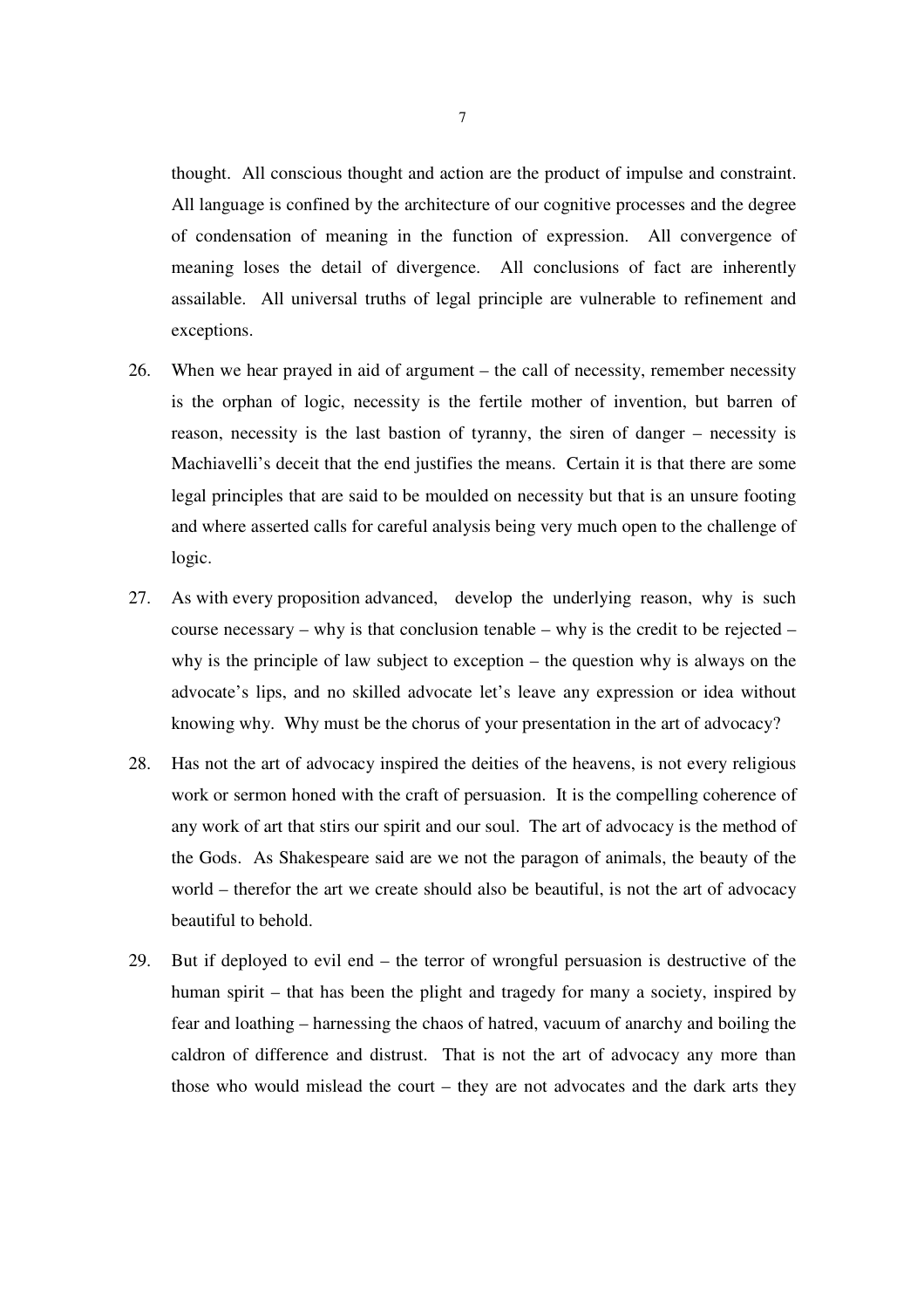practice are not the art of advocacy. The art of advocacy is the rightful seduction of the mind by force of reason and logic in quest for persuasion of truth and virtue.

- 30. The great gods and goddesses of advocacy inspire motive and drive us. The Hon Mary Gaudron AC  $QC$  – had to be better than the rest – to my mind she applied four important principles – pithy, punchy, principled and penetrating.
- 31. The Hon Justice Beazley AO was like the Hon Michael McHugh AC QC, Sir Maurice Byers or Bret Walker SC– so enchanting you became intoxicated by the magic of the speaker and just didn't want it to stop. The Hon Justice Ruth McColl moulded in part by the styles of the Hon Sir Anthony Mason AC KBE and the Hon Murray Gleeson AC QC – she applied another four important principles – preparation, presentation, power and precision.
- 32. We have the advocate's advocate like the Hon Sir Garfield Barwick AK GCMC KC, and now Justin Gleeson SC whose steeled products are forged in the furnace of his mind and tempered with the heavy hammers of logic.
- 33. We have the percussion advocates who produce florid flourishes, platitudes, slogans and hyperbole – are like a brass drum – empty of meaning.
- 34. We have the busy advocates like clattering chimes whose message is lost in a sea of noise.
- 35. We have the rising master chef advocates whose sentences are pregnant in meaning but the progeny uncertain and the pie is undercooked or tasteless.
- 36. We have the Delphic oracles (like the late the Hon Peter Hely QC) whose every syllable is crystal clear and whose rare sentences are jewellery to the ears.
- 37. Your heavyweight advocates like Stephen Gageler SC and David Jackson AM QC whose gravitas is derived from well-earned confidence and respect flowing from their deep ravine like learning which commands attention.
- 38. You have advocates like the Gods of the underverse whose head rotates around the room – absorbing all that is going on in the court room to maintain control and command. Why, to instil an air of confidence, to breed a message of reliance, dependability and mastery.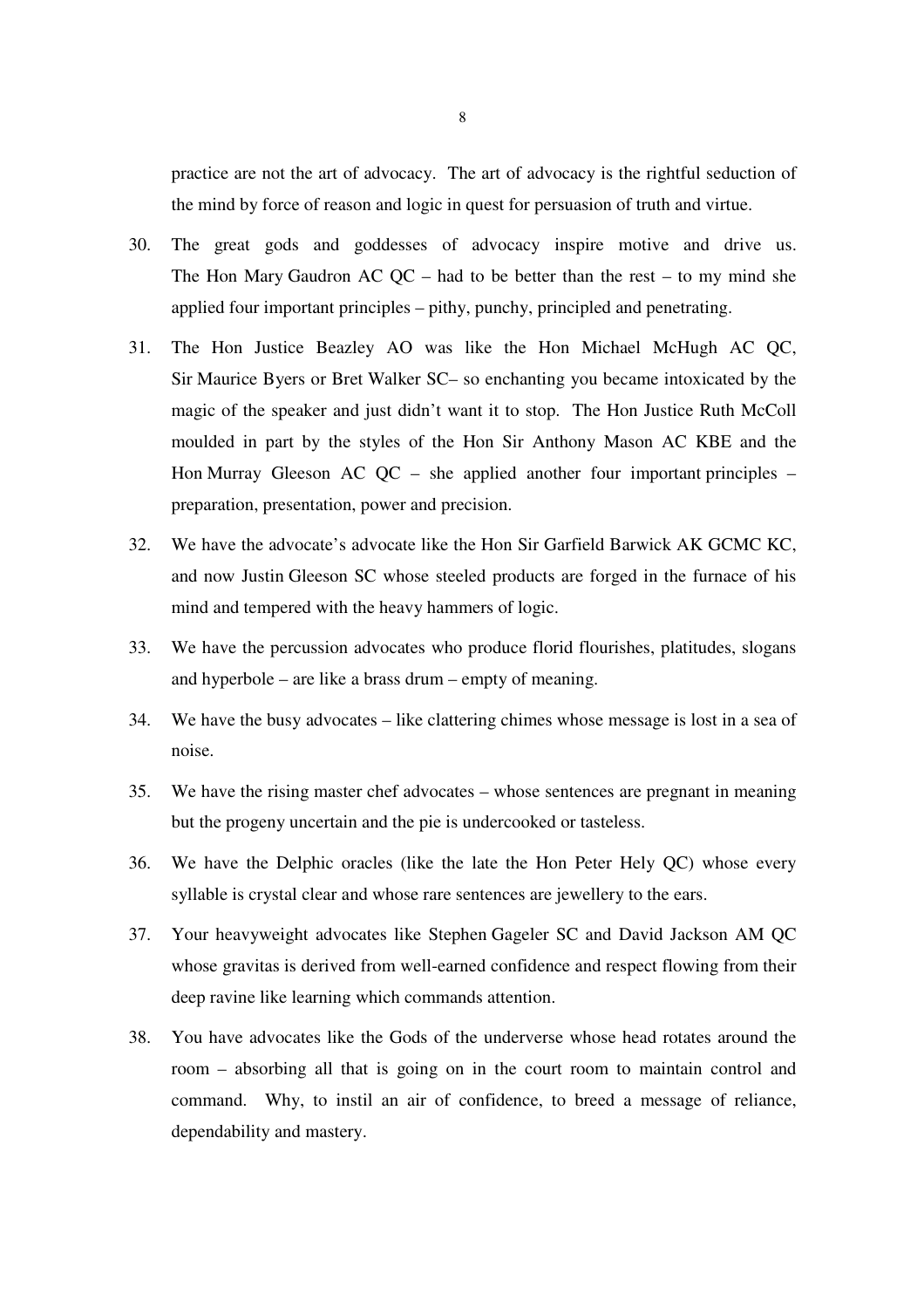39. The old stories, before our technological Silicon Valley era, of Jack Smyth QC, Jack Cassidy QC and Jack Shand QC inspired earlier generations of advocates. These outstanding advocates included the Hon. Tony Larkins QC, the Hon Andrew Rogers QC, the Hon Simon Sheller AO QC, Frank McAlary QC, Chester Porter QC and Christopher Gee QC. We now have sources on line for some of our heroines and heroes of today in the High Court of Australia transcripts where we can see the advocacy artwork of others – whether or not great advocates – one learns from observing poor and skilful advocacy, and you can and should from those transcripts try to extract wisdoms, techniques and truths of advocacy.

# **C. Court advocacy**

- 40. We are all advocates and we are all artists whether we advocate for rights of whales, for political fortune, for personal conquest, for attention in the throng of humanity – but today it is the court advocate that is of prime focus. And the art which we will examine is the art of judicial assistance and legitimate persuasion. The art is not that of unbridled persuasion. The art is focused upon legitimate argument as the true task of the court advocate and never under-estimates the judicial artistic critic or the opponent.
- 41. The aim of all great artists is to reveal the art and not the artist according to Oscar Wilde and he is right – the aim of the great advocates is to reveal the force of the art of their argument not themselves. So what is the art that great advocates reveal?
- 42. It is the crystal-like perfection of objective logic in a well-structured argument designed to assist the judicial critic achieve the efficient exercise of judicial power.
- 43. Without comprehension of the purpose of the advocacy no clear guidance can be given it honing of the skills of the adversarial advocate. One must understand the court advocate's role before one can develop the art. A court advocate is exactly that – an advocate of the court. Not a free agent entitled to engage in any Machiavellian ploy that is deceptively justified by the end achieved. No court advocate can start the task of advocacy without being tethered by both function and principle.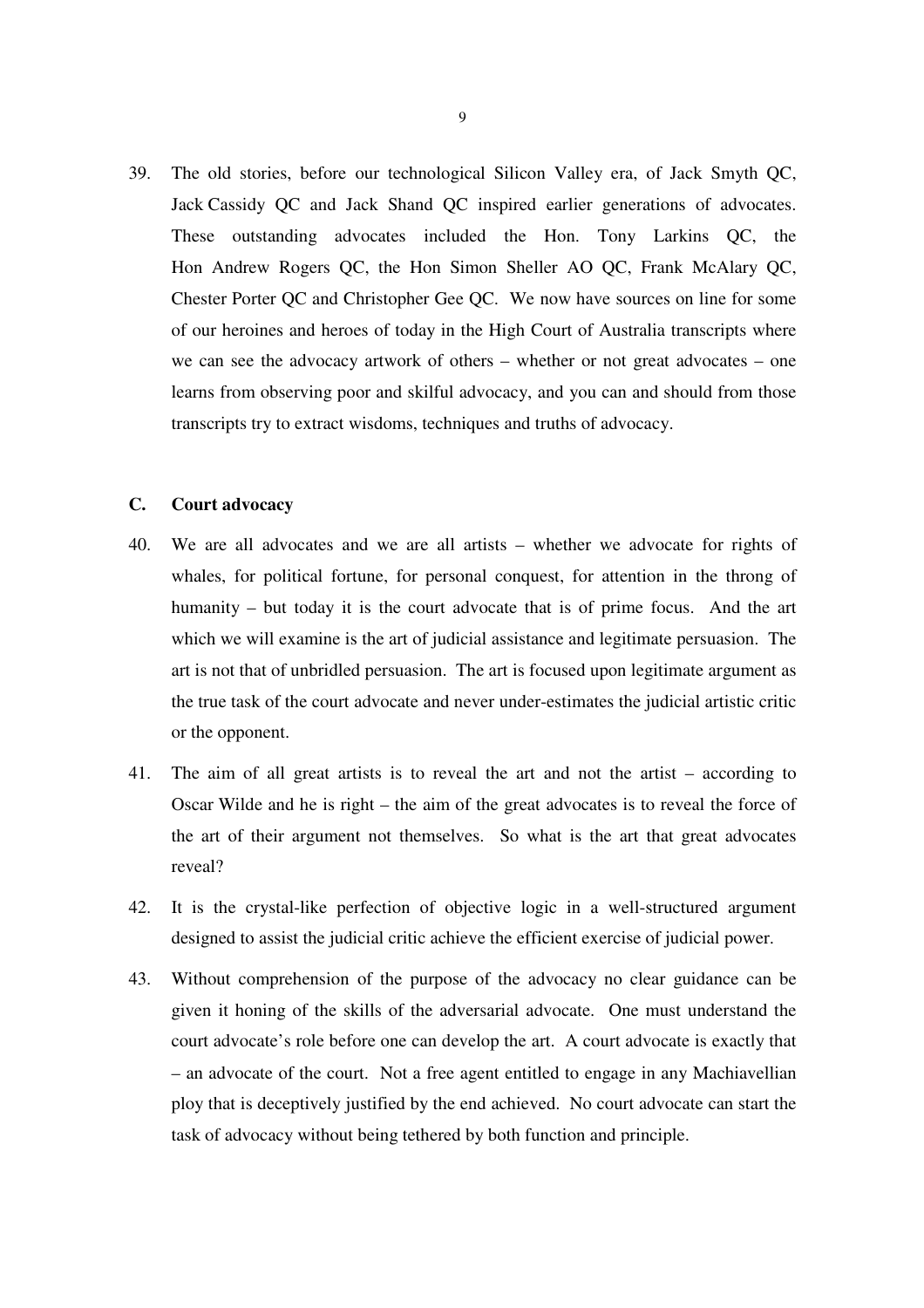- 44. The function of a court advocate is to advance the administration of justice by assisting the exercise of judicial power wielded by the impartial and independent judicial officer. That function carries principles designed to ensure the advancement of justice and the rule of law. The first principle of successful court advocacy is integrity of the advocate. The greatest court advocates were all those of impeccable integrity. Integrity is central to the role of success.
- 45. A dishonest advocate has no role in the administration of justice. Perfidy, deception, chicanery, mendacity, dishonesty, and corruption have no part in the administration of justice but are rather brought to account before the law. The court advocate's armour of integrity is at the very heart of the art. Truth in advocacy is essential. Frankness and candour are inherent in the coin of truth in advocacy.
- 46. The advocate must adhere to this tenet of integrity and any straying from the path of integrity carries the full might of the wrath of the law. Those who deliberately mislead will be struck off the role of practitioners – they are not fit to be officers of the court. The armoury of court powers to protect the proper administration of justice is more than ample to prevent those who seek to impede the administration of justice. An attempt to defeat or pervert the administration of justice is a criminal offence, a contempt of court and is the antithesis of task of a court advocate.
- 47. The clarity of comprehension of this function of the court advocate is the key to successful court advocacy. The renowned acknowledgement that one must not mislead the court is only the surface of the duty. The court advocate must assist the court in maintaining the rule of law through the independent and impartial exercise of judicial power. No dealing with witness, client, opponent or judge can depart from this duty. All ethical obligations are moulded to advance this core duty.
- 48. Whilst this is not a seminar of ethics the cornerstone of the court advocate is steadfast integrity in the performance of the duty to assist the administration of justice.
- 49. Why harp about the given because that is the greatest and most important principle of successful court advocacy – integrity in performance of duty. The court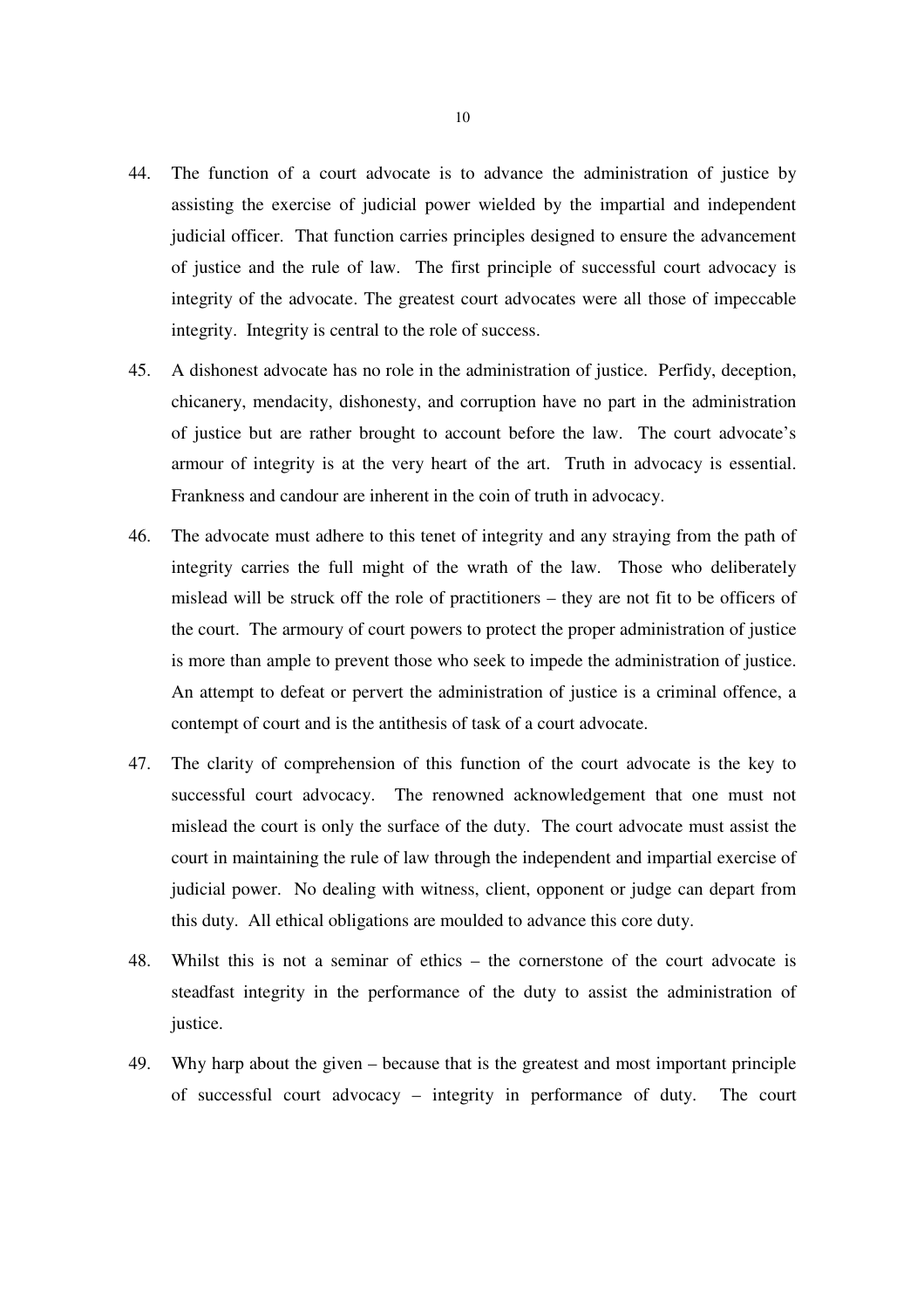advocate's art is the honing of legitimate argument by the honest performance of an essential role for the efficient administration of justice.

- 50. So our court advocate is steeped in understanding of that duty, is guided in all that is done by that duty and is rigorous in maintaining that duty. All that is in this lecture must be understood as anchored in the duty of integrity and there is nothing more persuasive and forceful than the truth and honest distilled argument.
- 51. All court process in the adversarial system is designed to advance the ends of justice by fair and just means. Not a naked search of Socratic truth, but by a procedurally fair opportunity to frame the issues of the dispute and to advance relevant evidence on those issues. Rules of pleadings and evidence are common sense procedures designed to ensure a fair and just process. Those common sense rules aid the court advocate in the proper representation of the client's case. An analogy to the rules of the game or the boundaries of the playing field diminish the gravity and stature of the exercise of judicial power to determine disputes as that is what maintains the rule of law in our society. The order of our society is dependent on the rule of law and in our adversarial court based determination of disputes the court advocate is an essential officer and servant.
- 52. Court advocates are not just officers of the courts but are in fact servants of the law. The rule of law is the constitutionally entrenched supremacy upon which our democracy and freedoms is dependant. High concepts, high ideals and high standards are demanded for the court advocate as a servant of the law and as an officer of the court.
- 53. Both concepts are in harmony and are enshrined around the duty of integrity. As a servant of the law there is no other master, no other mistress, no other dominant call of interest or scope for self indulgence. Court advocates serve the rule of law and our advocacy is designed in all aspects to advance that end.
- 54. I have resisted the temptation to reduce either concept to a single theme as being a servant of the law and an officer of the court are embed with complementary and coherent obligations. The court advocate's integrity is not temporally connected to the court process and an officer of the court is perhaps a concept of function which if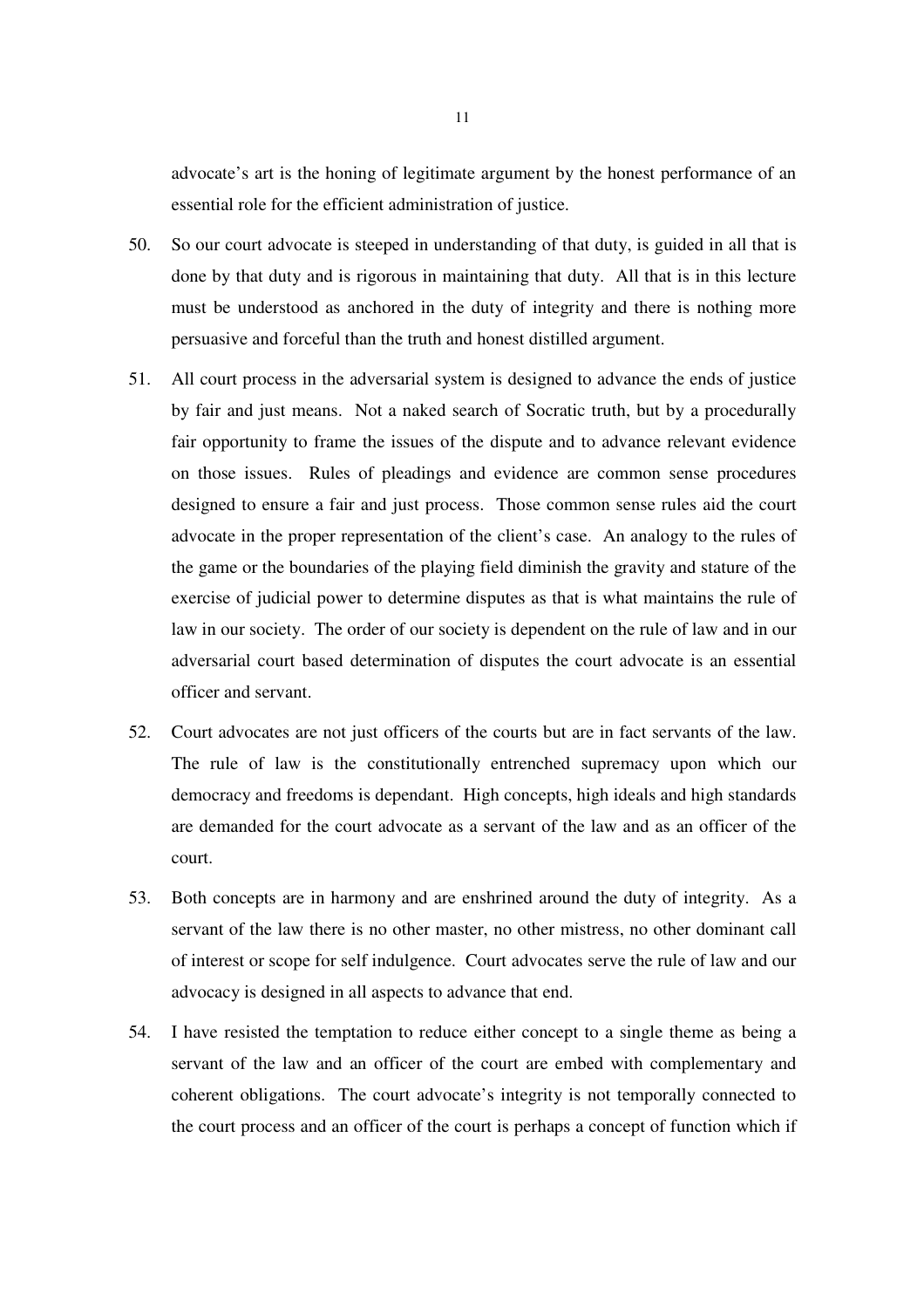misunderstood outside the court might be perceived as attenuating the court nexus and correspondent duty. Hence the emphasis of the dual role of an advocate, by reason of being both an officer of the court and also a servant of the law. The court advocate's duty of integrity is properly comprehended as derived from both being an officer of the court and being a servant of the law. These dual sources ensure integrity of duty is tied to every aspect and function in the profession of court advocates. The professional duties match the sources identified and the art of persuasion is so confined.

- 55. Where are the pearls in the art of advocacy? The pearls are found in the judicial reasons supporting the exercise of judicial power to quell the controversy. The court advocate proffers assistance by diving into the detail of the dispute, distilling the morass of data into discrete focused topics developing the location of the relevant pearls by compelling rational argument that permit the judge to extract the right pearls of truth supported by sound reason and to then apply the scales of justice by application of legal principle in orders quelling the controversy.
- 56. How does a court advocate best assist in the administration of justice? By providing skilled assistance through refined careful argument, clarity, reason and structure in grounds for the exercise of judicial power.
- 57. So the second great secret to successful advocacy after integrity of duty is clarity, reason and structure in the argument to support grounds for exercise of judicial power. Central to that task are four concepts, first soundness of the source of judicial power being invoked, often catch-phrased as jurisdiction; second certainty in formulation of the available end remedies within judicial power desired by the relevant party being the object of the justiciable dispute, thirdly presentation of a structured argument that aids the judicial method of reasoned judgment upon contested facts and law, and fourthly sourced foundation within the procedural process, within the admitted material and within the sources of applicable statutory material and unwritten legal doctrine.
- 58. The skilful court advocate sweeps these four concepts into the simplest form of ultimate persuasive conclusions upon the matters of contest – built upon explicable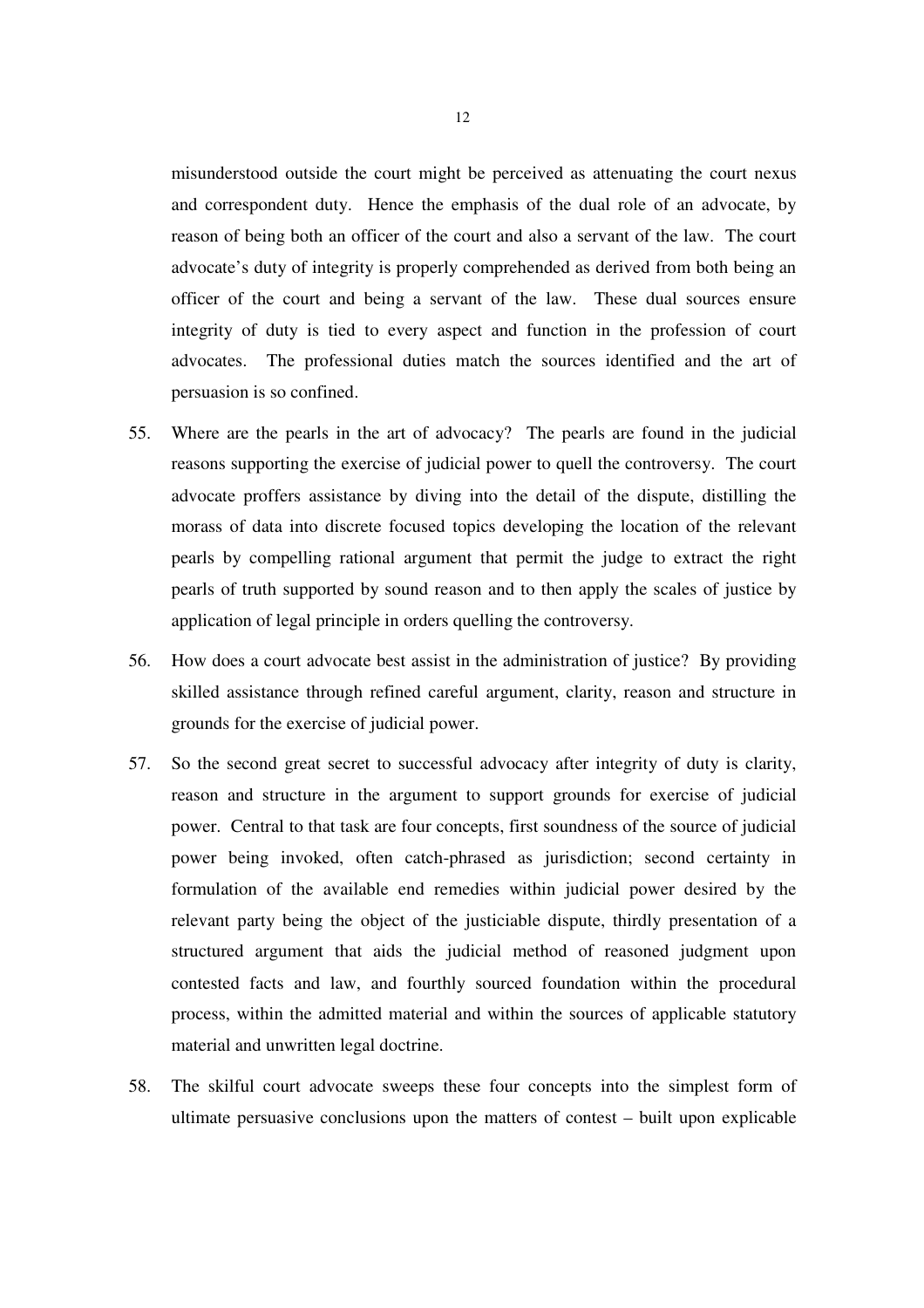logic, lucidly revealed if challenged and properly sourced. The skilful court advocate utilizes the procedural process to assist the court by accurate and succinct identification of the critical issues, clarification of ambiguities arising from pleading or evidentiary fact, crisp presentation of evidence and argument, economical ordered adducing of evidence, refined structured efficient cross examination, certainty in the formulation of proposed relief/orders and constructive thoughtful refined submissions. To fully grasp the role of helping the court in the discharge of its critical analysis of the dispute and resolution by exercise of judicial power is the key to creating receptive judicial minds.

- 59. A most material object in the art of persuasion is to engage the listener. If the court knows, you know what your role is and you adhere to that role, you will be listened to with enthusiasm and courtesy, but more importantly you are likely to entice the listener to reveal the areas that require the advocate's attention.
- 60. Every judicial intervention is a wind that can be harnessed in trying to sail your client's case to the home-port of success. Every sailor knows that one wants winds to fill the sails, it is not the advocate's wind that is needed it is the judicial breeze, and the skilful advocate will tack and go-about to work with the wind to the best of her or his seamanship skills, but within the rules of the sea. No art or craft that is of a professional nature in the delivery of services is without rules of constraint. The collision rules in sailing. In court advocacy it is ethics. So within the ethical constraints the court advocate springs to attention as the wind sets and alters the sails of the case within the limits of the fabric of evidence and applies a shifting rudder through the currents of legal principle.
- 61. The assistance touchstone means that the irrelevant is discarded and the relevant material topics of contest clearly identified. The material topics should if possible be reduced to the singular as the more issues, the more distraction, the more scope for confusion, the less comprehensible, the less simple and the greater the risks of losing. No topic of contest in unable to be articulated in more than a three word heading. No underlying argument is unable to be identified in a single sentence. No flaw in underlying argument is unable to be distilled into a single sentence.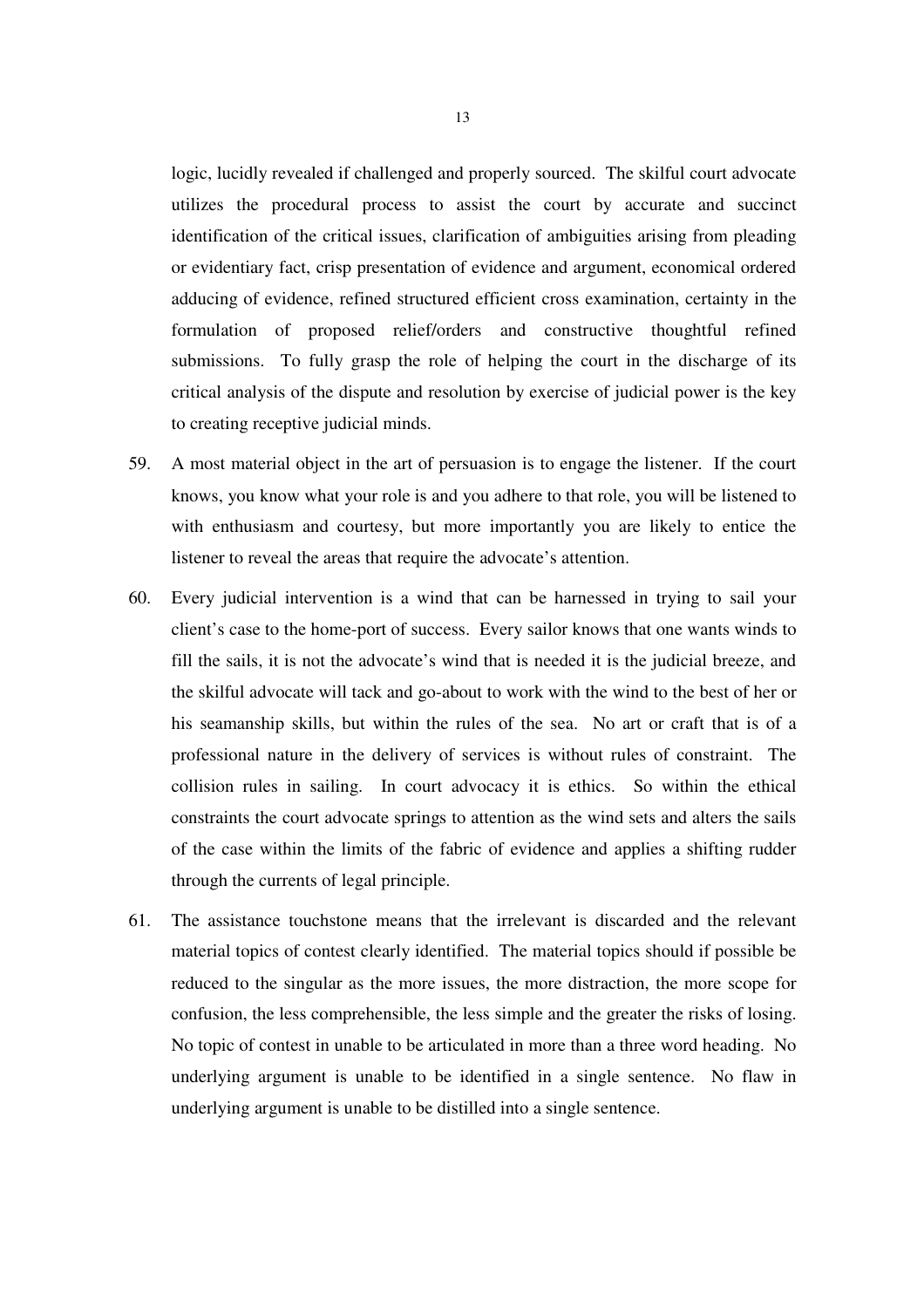- 62. Every concept in contest must be honed in the fire of rational foundation. The irrational is irrelevant. All rational argument is ordered, compelling and readily digestible. The perceived complexities must be simplified and are nothing more that the matrix of circumstances that must be succinctly identified. No source of justiciable dispute is beyond the ken of the ordinary person and part of the advocate's task is to provide that plain English comprehension. Prolixity of expression or unstructured argument is of no real assistance. The simpler the language, the clearer the meaning.
- 63. Repetition is not rational foundation. The court advocate must assist by the presentation of material and argument in a structure designed to assist the judicial officer efficiently quell the controversy by exercise of judicial power. This requires preparation, forethought, foresight, and contraction to the essential features, limited real issues of fact or law properly sourced by reference to evidentiary foundation or refined legal concept and relevant authorities' citation.
- 64. Nor is argument compelling if there is no fulcrum in each proposition. The critical propositions should be sourced in identifiable evidence or legal principle and should be properly founded upon a justifiable and supportable premise and sequentially developed in a simple linear form of flow why, because, why because. If the argument for why a critical fact should be found or a material proposition accepted is not compelling, think more deeply and refine the argument/proposition or discard. The abstract, the rhetorical, the lateral or theoretical are more likely to distract and protract, unless used sparingly and only when necessary.
- 65. Brilliance on the feet must be matched by brilliance with the pen as often the written submissions will be decisive. That the written work of the court advocate is of utmost importance as reflected by the fact that the exercise of judicial power is reduced to writing. The written submissions should aid that task by lucid reason. The chronology should be equally well drawn.
- 66. The greater the ease with which the judicial role can be fulfilled by the assistance of the court advocate the greater the weight of receptive reliance. The correlative of that task of the court advocate is to reject the unarguable, to discard the flawed, to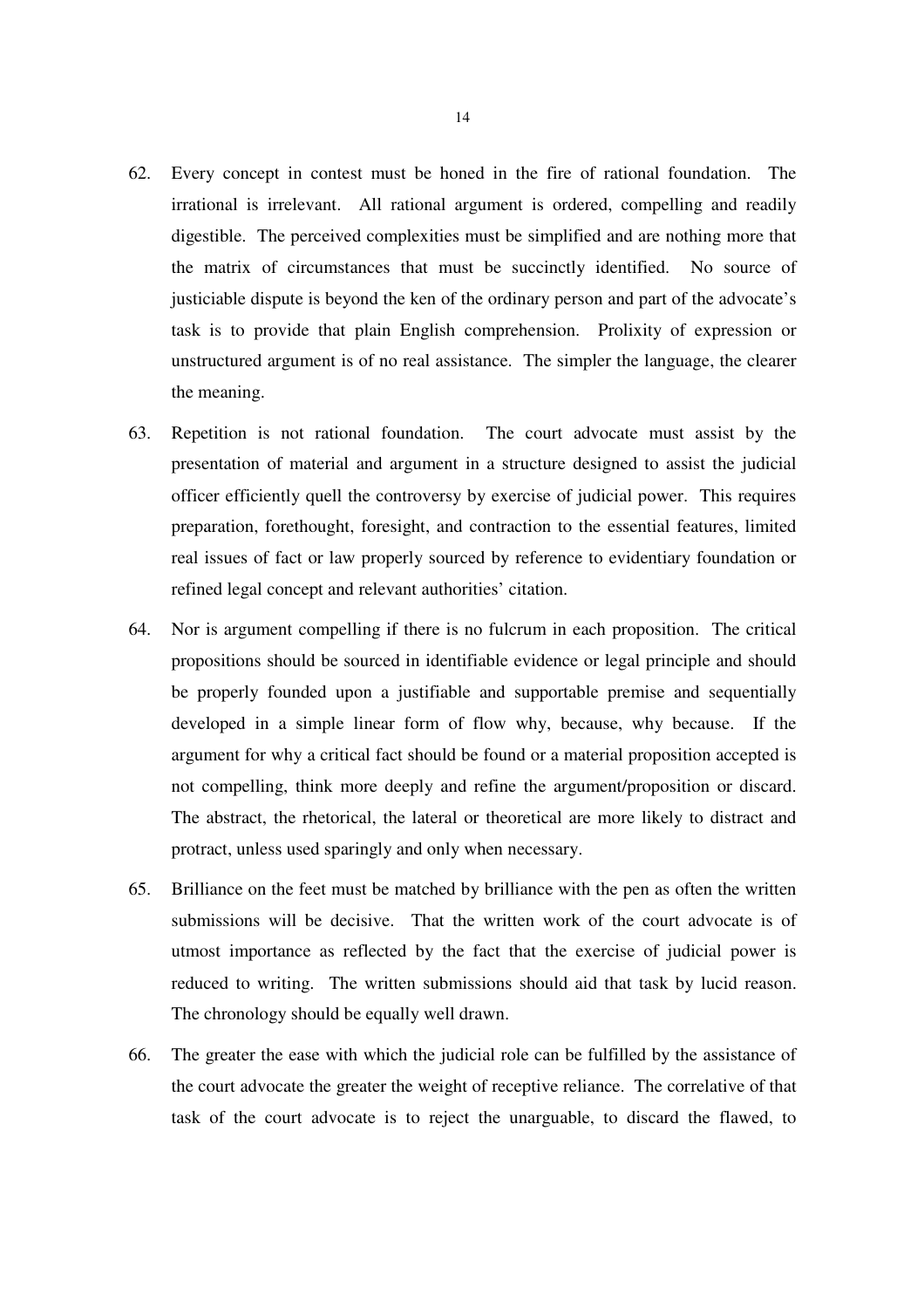concede the doomed and to limit the controversy to the real sphere of battle. Reliance upon the court advocate is crucial to the efficient administration of justice and those correlative tasks are not hand-maidens to be selected on grounds of attraction. The court advocates duty to assist is a heavy burden and real responsibility that rises above the dust of pragmatics and transcends the seduction of eristics.

- 67. Here in the sphere of preparation, forethought, foresight, logic, contraction and reflection are the most arduous labours and comprise the most important presentational refinement by the court advocate. You cannot reduce a morass of material without effort and meaningful application. What is the ultimate aim? What is the final order desired? By what legitimate method is this aim achievable? By what steps can this be achieved? With what finding is each step built? Upon what basis is each finding advanced? How can the argument be most efficiently presented?
- 68. Still wanting greater insight as to the tools of the great court advocates? Excellent; as that is the endless Sisyphean task that drives every successful advocate to improve their techniques of persuasion. Those tools are development of the mind, expansion of the rules of logic, continued schooling in epagogics, developing lateral thinking, drinking more deeply the motives and influences of mankind, studying the history and growth of legal theory, refine your understanding of and the tools of linguistics, philosophy, science, cosmology and epistemology, and monitor the recent judgments of the highest courts, and be insatiable in the thirst for knowledge.
- 69. Entreaties to hone skills and mastery of logic are the insight to success as there is no perfect court advocate, no sublime state of knowledge of the art of advocacy and in our brief time spans there is no time to waste in digesting the truths that you can extract from other advocates.

### **D. Practical guidelines**

#### **Advocacy Charts and Navigation**

70. An advocate is an oral cartographer – and a navigator. You are creating a chart upon which you will work and then plotting a course. The chart can be seen as the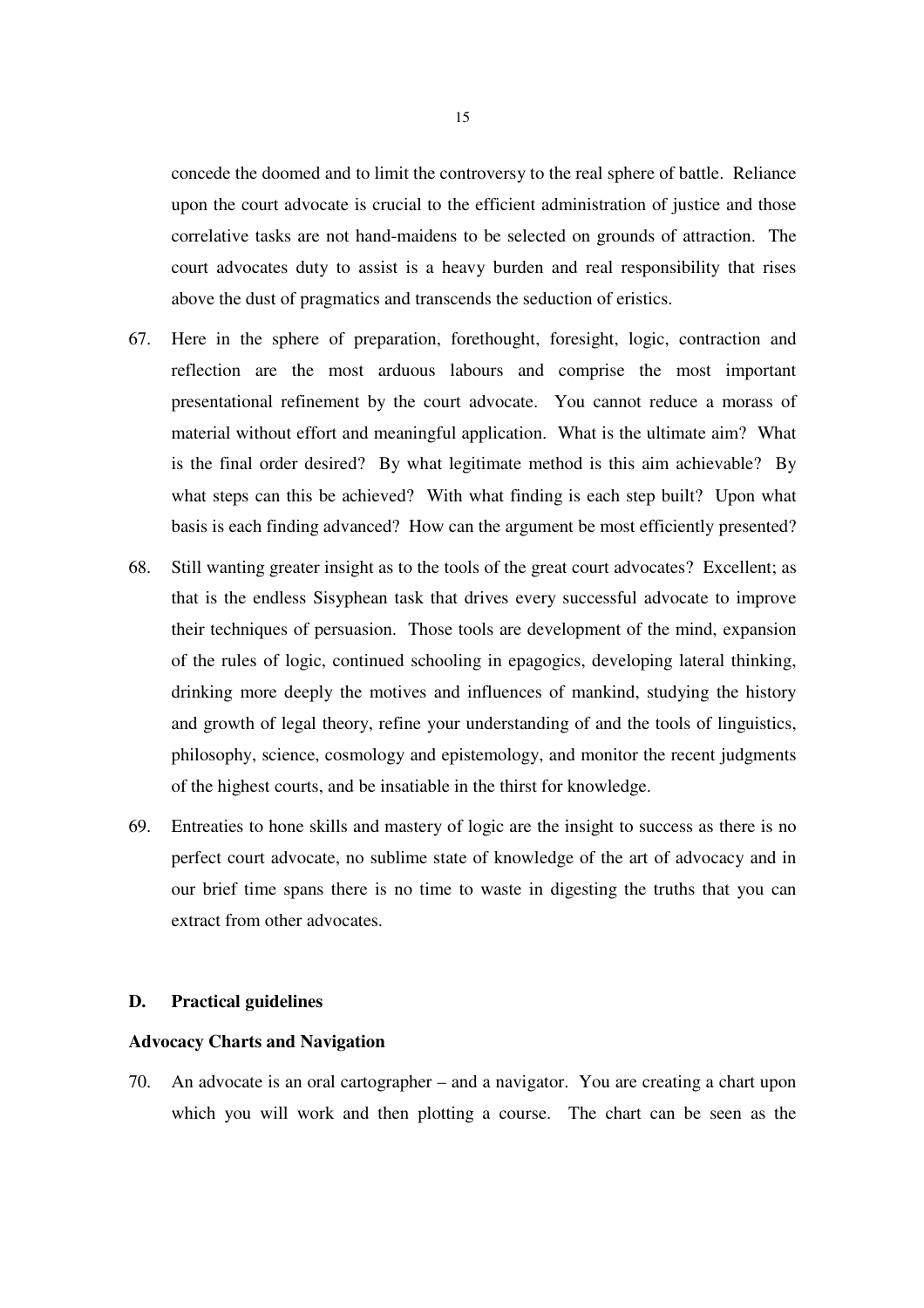objective context – the topography, the boardroom, the intersection, the surgery theatre, it is the landscape identified by the pleadings within which the issues or problems are to be resolved.

- 71. The oral presentation, written and object evidence and the submissions are the navigator's plotting of the course of the ship hopefully named *Success*.
- 72. Why a navigator? Navigators are renowned for requiring clean, clear and neat chart work. Why – so you know where you are. Why – so the judge knows where you are. Why – so that another Court of review or another advocate can follow your course – through your chart work.
- 73. Why a navigator? Because that is what you are doing as an advocate you are travelling through a timeline of critical events, occurrences or communications.
- 74. Why a navigator? Because preparation for a navigator is the key to safe navigation a competent navigator corrects and studies the chart, just as a competent advocate checks, studies and corrects the pleadings. A competent navigator researches the meteorological and navigation information – a competent advocate researches and studies the whole of the available factual material.
- 75. A competent navigator is trying to ensure a seaworthy vessel for the intended voyage. A competent advocate is trying to ensure a seaworthy case that will last the voyage without being sunk, stranded or lost in collision.
- 76. Why a navigator? Because a navigator keeps a good look out as the course progresses and uses all appropriate navigational aids. A competent advocate has a constant weather eye on the course of the case and uses effective aids. The signs of changing weather will also impact on the Navigator's advice to the ship's Captain both on commencement and continuation of the voyage. The advocate will generally have advised the solicitor and client on the merits, percentage prospects, best case/worst case outcomes and avenues for compromise including mediation before the litigious voyage commences, highlighting the inevitable uncertainty of every litigious route, the shifting perceptions of strength in any scope for resolution, difficulty in arresting the momentum of the case in court and where appropriate updated settlement advice.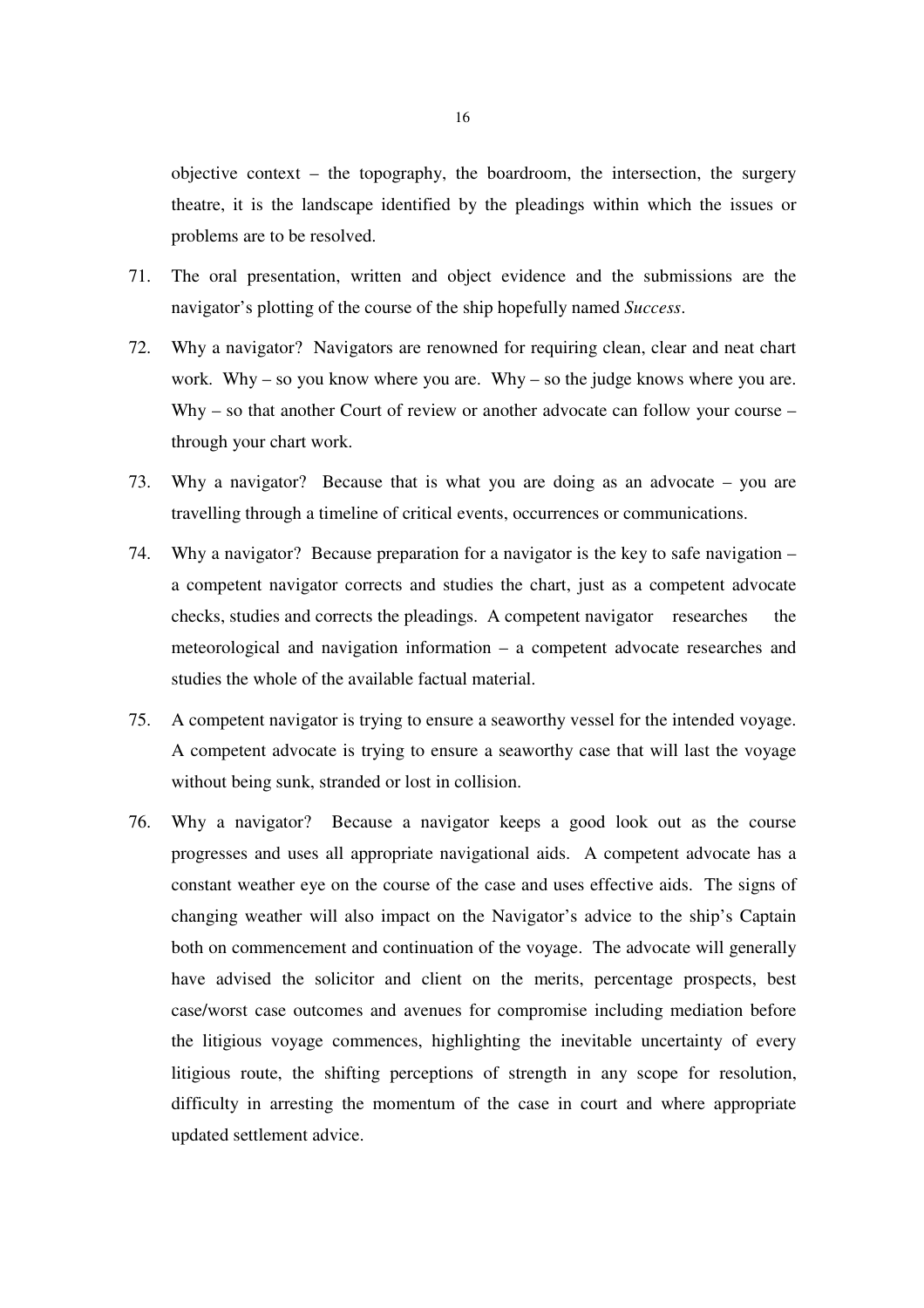- 77. Why a navigator? Because you have to know where you are and where you are going at every moment in Court.
- 78. If you don't know your destination you can't properly plan the course, so like navigation, it is the end port or end objective that dictates the course.
- 79. Why a navigator? Because a properly chartered course by a competent navigator is reproducible and permits transparency for review, supervision and monitoring of the voyage undertaken. Similarly, a competent advocate charts a course on the transcript which is the advocate's chart, so that another court or advocate can follow the chart work and what you both say or fail to say sets the course of your ship.
- 80. Every material point an effective cross examiner makes is transparent on the transcript.
- 81. Every material credit criticism was clearly put to the witness and is in the transcript.
- 82. Every material flaw in the expert's opinion, expertise or independence is identified in the transcript.
- 83. The problem or issues raised in the case need to be as clear as the argument advanced in answer, recorded in transcript or written submission.
- 84. Why a navigator? Because a navigator translates and transposes a reality of a series of events into a written record before the sea conceals the wake of the ship. The advocate is also transposing into the transcript a reality of a series of events in the courtroom and a reality of a series of events comprising the dispute.
- 85. Why a navigator? The navigator is a professional, accountable as such for the reasonableness of action taken gauged against the standard of good practice. So to, an advocate is a professional accountable by reference to the standard of good practice. The navigator must also comply with the *Collision Rules* and ensure that the vessel is safely manned and safely navigated in accordance with the *Rules of the Road*, so too, the advocate must ensure compliance with ethical constraints and with the rules of procedural fairness.
- 86. Why a navigator? Because a navigator uses the logic of maths to identify speed, course, stability of the ship and use of fuel. A skilled advocate uses the similar logic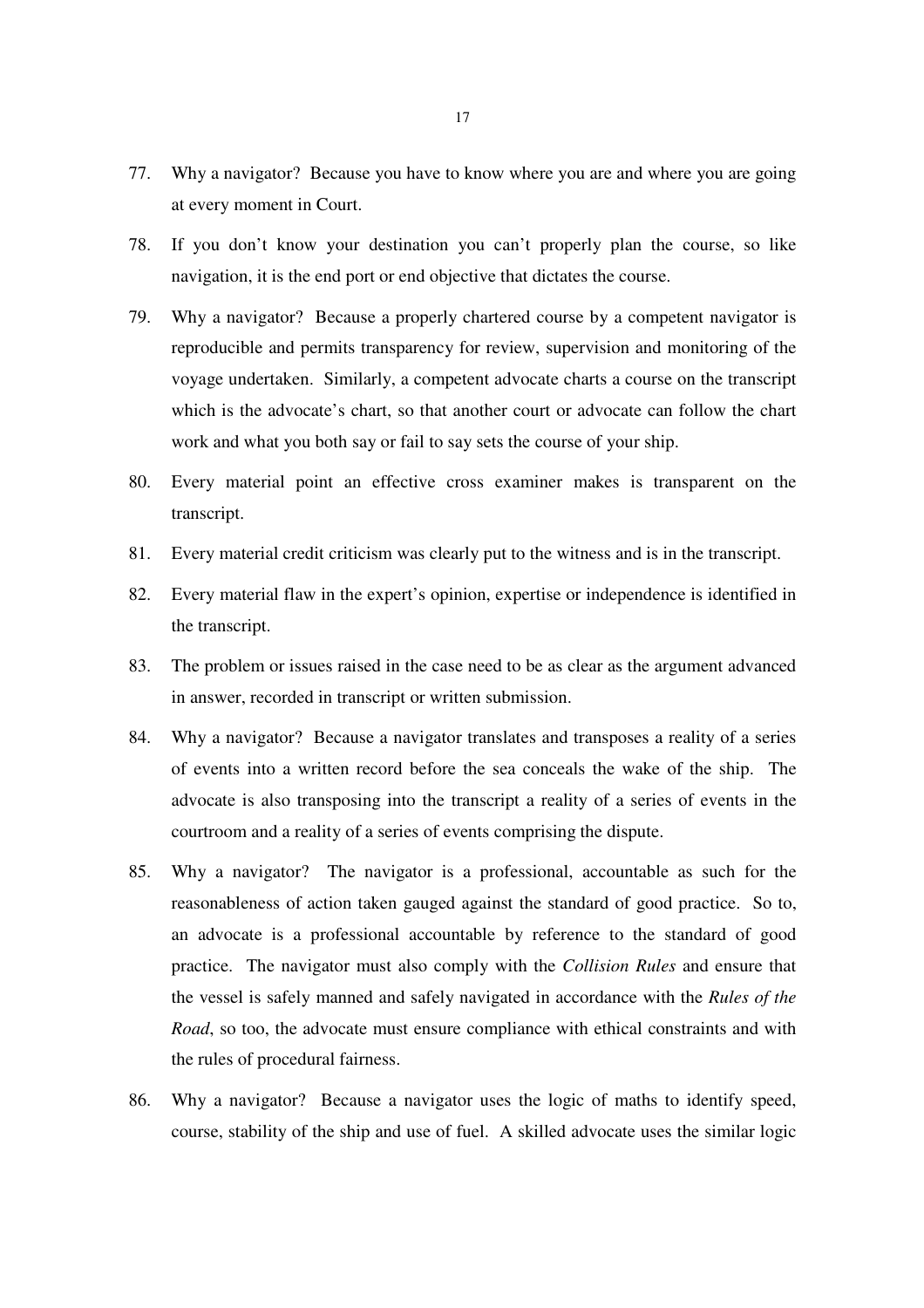of common sense in the course, speed and stability of the case, watching carefully the fuel of evidence adduced and replenishing evidentiary supplies as needed.

- 87. Why a navigator? Because a navigator applies his or her art within the bounds of physical realities, likewise an advocate's task is to reproduce the contended physical realities – not a flight of fancy.
- 88. Further, navigators identify dangers, they mark up limiting danger lines and radar ranges to keep the ship off reefs and out of shallow water.
- 89. Likewise the skilled advocate identifies the reefs and shallow water detectible from the chart and steers a course to safe water. How:
	- (a) by the power of reason;
	- (b) by past practice;
	- (c) by observation of witness;
	- (d) by contemporaneous record;
	- (e) by probable inference from other established facts;
	- (f) by effective listening.
- 90. When an unexpected danger emerges a skilful navigator follows the dictates of good seamanship – where is the safe water, can I change course, do I reduce speed, do I jettison some cargo, do I change my destination. This is precisely what the competent advocate does as unexpected dangers emerge. Ultimately the critical necessity is for the advocate in danger to have considered the alternative courses open and have reason to support the course taken (or where instructions are required the course advised).

## **E. Approach of the skilled advocate**

- 91. In further enlightenment of the art of advocacy are the following:
	- (a) a skilled advocate knows that there is a vast unknown;
	- (b) a skilled advocate asks what he or she doesn't know;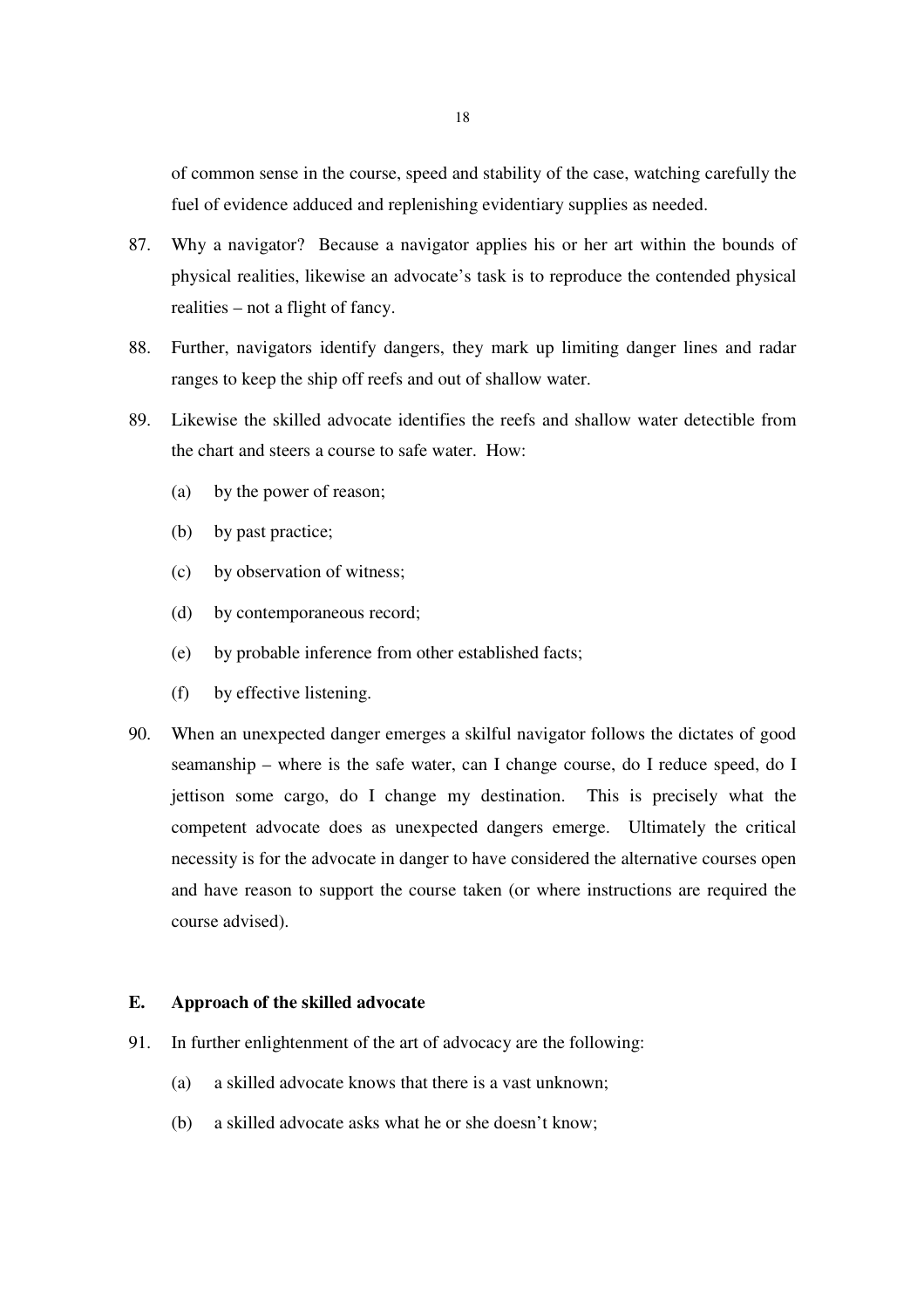- (c) a skilled advocate tests what is alleged to be known both by examining the process or method through which the alleged particular knowledge is derived and then tests that method or process and tests the soundness of the conclusions derived;
- (d) a skilled advocate is a deep thinker and rotates the perceived problem, rotates the adversarial roles and having gleaned the weaknesses – identifies the strengths;
- (e) a skilled advocate works to make concrete blocks for the foundation and construction of compelling argument.
- 92. It is those incontrovertible facts to which the advocate will return to rebuild and reconstruct what is intended to be the more compelling argument.
- 93. A skilled advocate knows that all events and occurrences suffer the imperfect translation into language, are dulled by time's rusting of memory, and are blinkered by the constraints of individual senses and position.
- 94. A skilled advocate knows that observation, perception, belief, desire and motive can influence or deflect the narrative in just the same way as suggestion, displacement, assumption or speculation, quite apart from mendacity.
- 95. A skilled advocate understands the weeds, swamps and shadows of the mind and sifts for the ring of truth by reference to reliability, corroboration, accuracy and foundation and applies forensic judgment.

## **F. What are the tools of advocacy?**

- 96. The tools of advocacy are:
	- (a) voice language, tone, volume, pace, eloquence and content;
	- (b) listening reflective, information gathering, to respond, correct or advance;
	- (c) memory retention of issues, planned course, anticipated dangers and intended track to destination;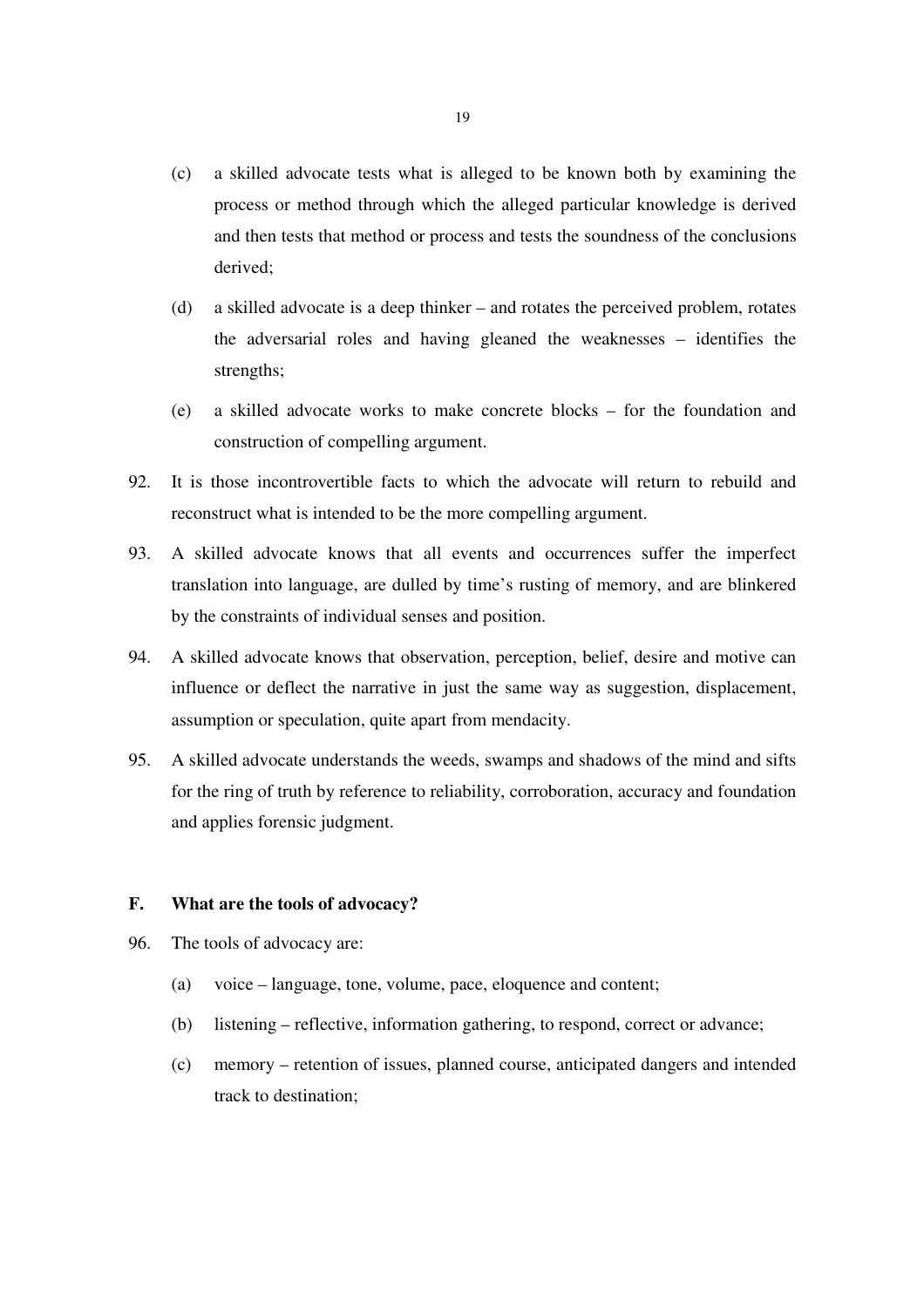- (d) thought concentration, information processing, testing, dissecting, restructuring, retesting;
- (e) imagination testing by analogy, lateral thinking and labelling to advance or to destroy;
- (f) eyes performance, connection, focus, pictorial representation and aids;
- (g) style body language, appearance, hand movements, order and avoidance of distractions:
- (h) emotions empathy, enthusiasm, humour, fear, joy, sadness, pity, interest, passion, sincerity, sensitivities;
- (i) instincts involuntary gut response, reactions on merits, warning bells;
- (j) habit- conditioning, training, routine and practice;
- (k) health- body, mind, integrity and repute

# **G. What is the key object of effective advocacy?**

- 97. Capturing the mind of the listener and persuading with compelling logic.
- 98. Winning the argument by power of reason.

### **H. What is the key to effective advocacy?**

- 99. There is not one key, as every mind is different.
- 100. The effective advocate shapes the key to every different occasion.

## **I. How does the effective advocate shape the keys of advocacy?**

- 101. On the lathe of reason.
- 102. In the mould of simplicity.
- 103. With the steel of interesting logic.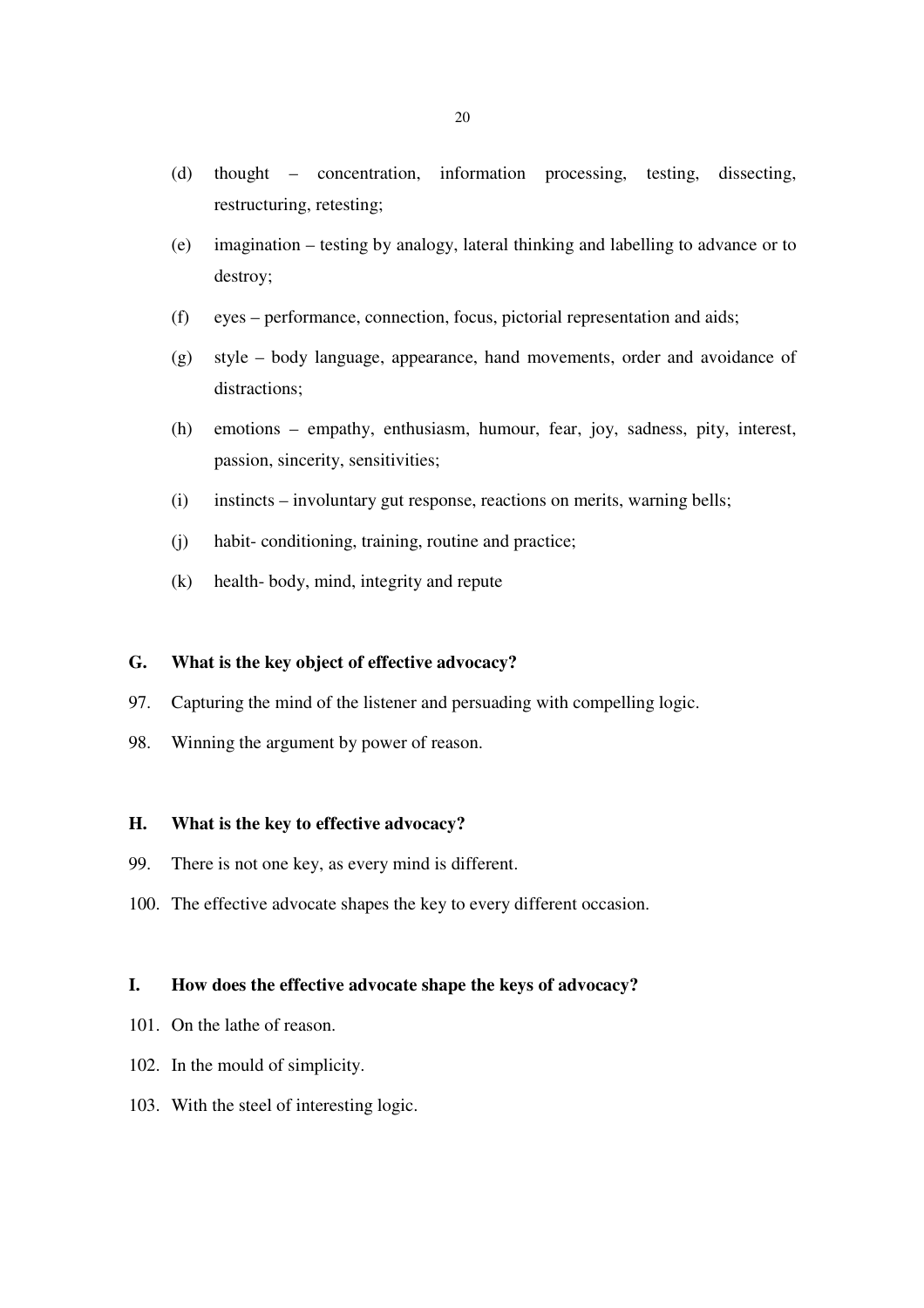104. Shaped and grooved by refined clarity.

#### **J. What is the fabric of the key to effective advocacy?**

105. It is critical thinking to create a persuasive argument that is coherent and not fragmented or reduced to porridge.

## **K. How does an effective advocate select the right key?**

- 106. From the absorbing the detail.
- 107. By discerning the impact and importance of the context.
- 108. By engaging in the additional phase, after preparation, of refinement.

# **L. Practical hints and trouble shooting for the effective advocate**

## **L.1. Professional Duties**

- 109. Ethical duties -avenues of resolution, prospects of success, timing/duration/costs exposure, litigation risks/collateral damage/reputation/stress, disclosure/estimate of costs, fee agreement – reviewing and revising, proper practice, limits of retainer, limits of instructions, overarching duty to the court
- 110. Identify time limits and bars
- 111. Amend / correct early as possible
- 112. Preservation of records
- 113. Preserving integrity of witnesses
- 114. Privilege preserve and steps giving rise to waiver
- 115. Prevent improper use of material *Hearne v Street*
- 116. Use open door of colleagues seek ethical guidance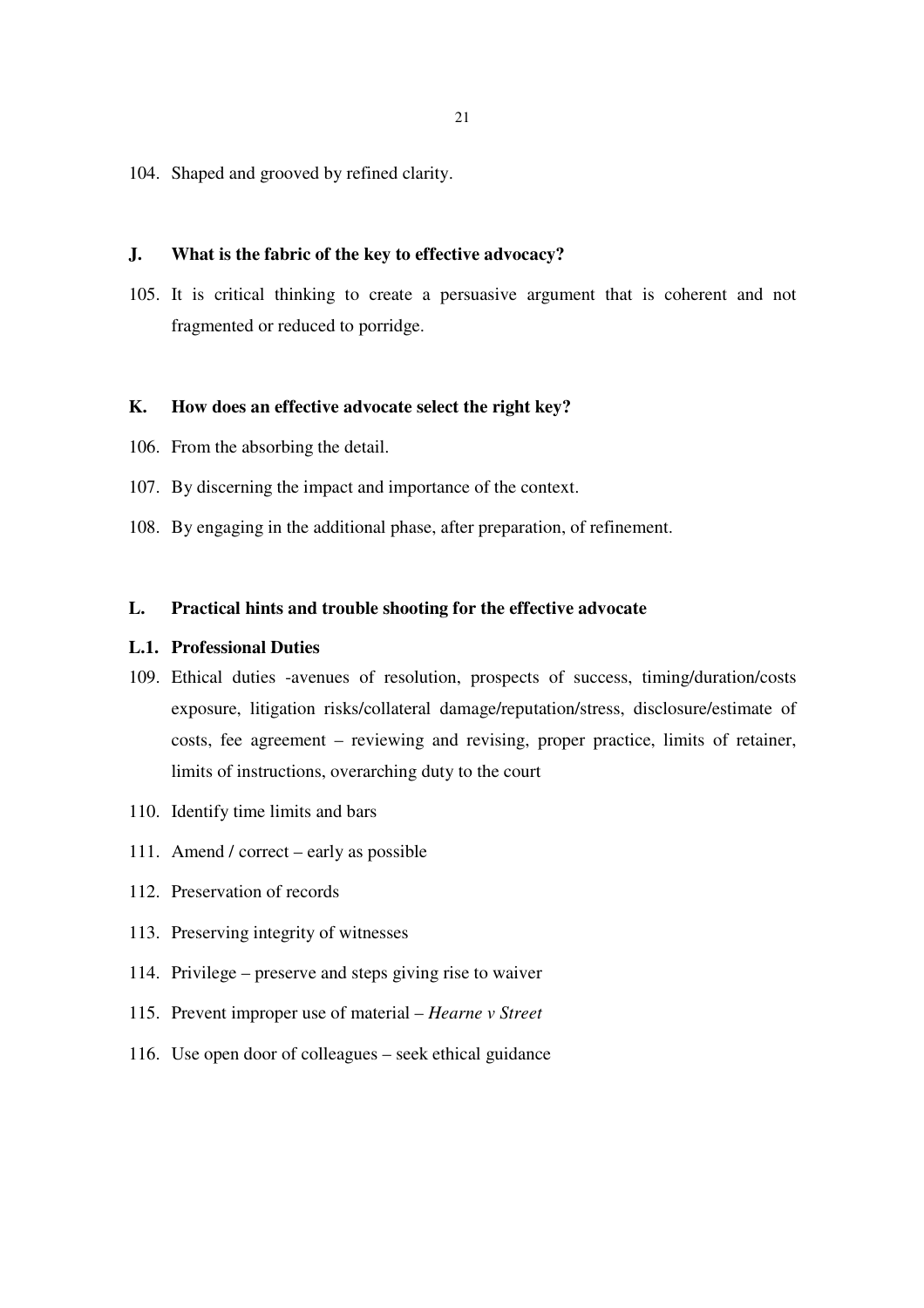#### **L.2. Getting Started**

- 117. Start at the end (formulate in full final orders) to get to the beginning
- 118. Case Analysis (some call case theory) spreadsheet issues, evidence, argument, flaws, revision
- 119. Key issues (facts and law)
- 120. Read the documents Hedley Berne (read the exclusion clauses)
- 121. Read the Practice Notes, follow the rules of Court

# **L.3. Planning**

- 122. Diary plan, diarise and monitor necessary steps / critical dates
- 123. Litigation strategy have one and keep up to date
- 124. Select documents for tender, proof witnesses, critical XX bundles, marked up material documents
- 125. Reflection on whole case, issues, and remedies/result
- 126. Sequence of steps
- 127. How does context help or hinder
- 128. Sources of proof and probability
- 129. Dangers and risks
- 130. Housekeeping lists

## **L.4. Content**

- 131. Overarching Structure begin, develop, finish
- 132. Say what you are going to say, say it and then say what you said
- 133. Written submissions headings, topics numbered paragraphs, read and revise, chronologies, timelines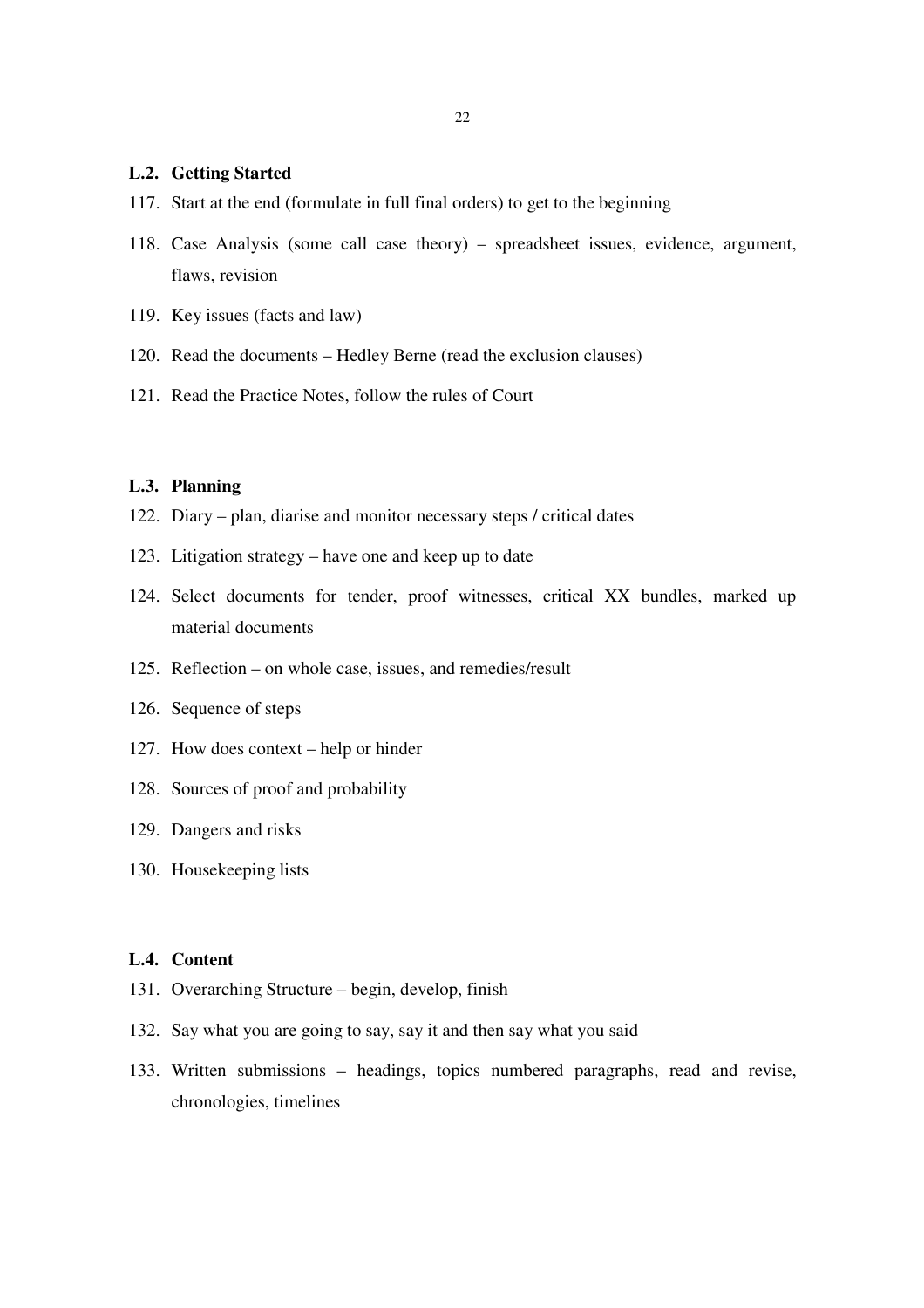- 134. Pruning Prose the baggage of the theatre and histrionics should be left behind eschew unnecessary words – less is more in meaning
- 135. Understand the holistic nature of your case
- 136. Distil to the highest authority

## **L.5. In Action**

- 137. Best point No cannon
- 138. Listen to the witness best source of xx
- 139. Listen to the judge
- 140. Watch what is happening in the court
- 141. Adapt the pace to the forum
- 142. Be seen to be fair
- 143. Keep order in papers around you
- 144. Control the witness in xx
- 145. Know the source of powers, rules or applicable provisions

## **L.6. Focus**

- 146. Pre-formulated purpose and reason for anything said
- 147. Don't be distracted, freeze or listen to crickets
- 148. Always a higher number and a lower fraction a higher plane of analysis or a more detailed level of analysis
- 149. Silence can be effective advocacy trivialising opponent's contentions
- 150. Attack the argument not the advocate
- 151. Avoid repeating opponent's argument
- 152. Finishing points (address, X in chief, XX)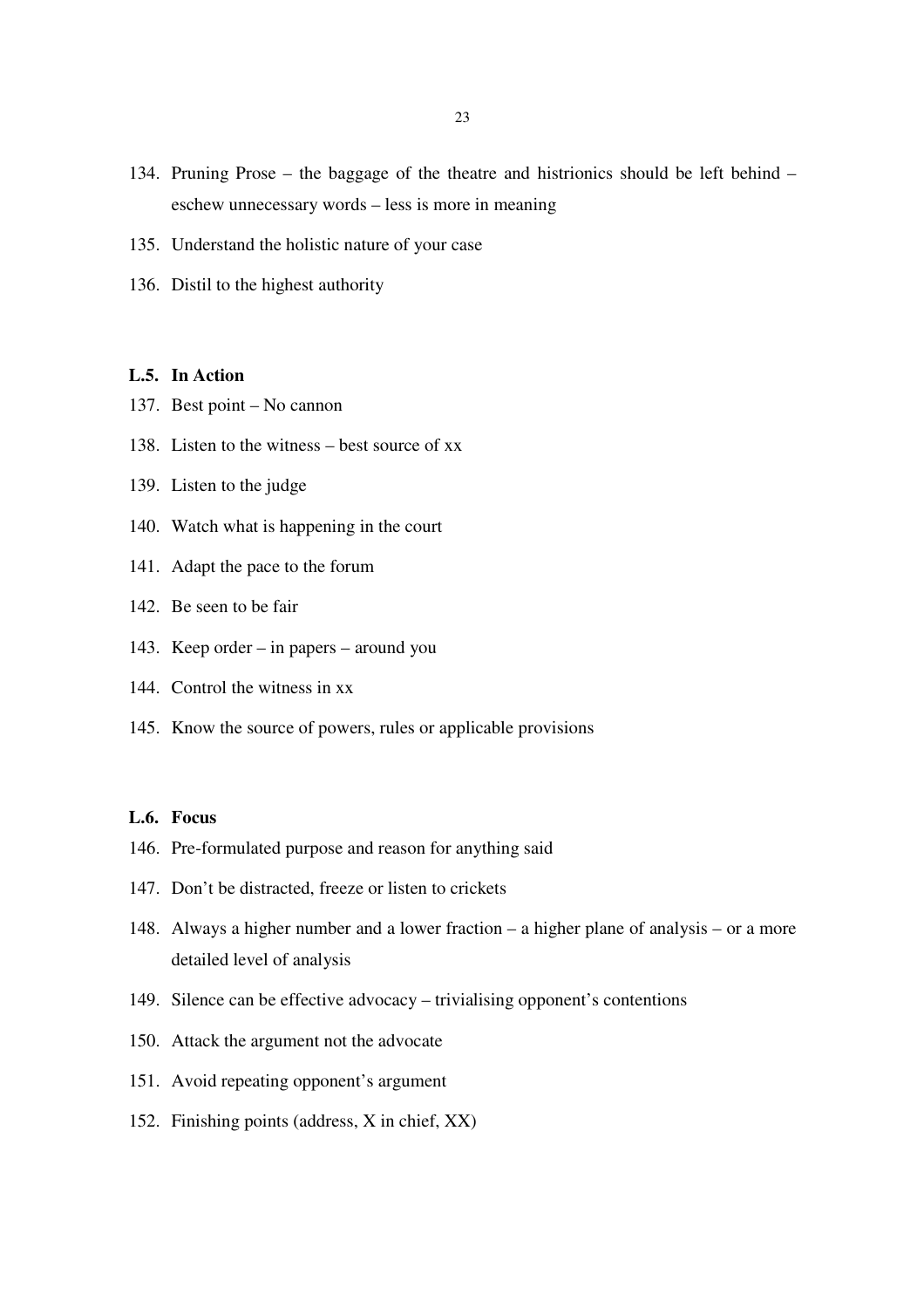#### **L.7. Shifting Adverse Comment**

- 153. Change the framing of the issues changes the values
- 154. Understanding based on conceptual frames
- 155. Simplistically we reason metaphorically
- 156. Consider the impact of re-framing episodic issues (facts, occurrences, personal suffering/causation/solution) and/or thematic issues (higher level issues, trends, public consequences, global causation/impact/substance)
- 157. Change the frames to access the mind then change the frame of content

#### **L.8. What Style**

- 158. Eye contact, body and hand gestures
- 159. Sincerity and conviction
- 160. Wise words
- 161. Maintain courtesy
- 162. Maintain the dignity of the court
- 163. Connecting sound bytes

#### **L.9. What Polish**

- 164. Minimise risk of interruption
- 165. Maintain order, organisation and decorum
- 166. Identified plan of presentation
- 167. Effective use of aids
- 168. Relevant eloquence
- 169. Control you team
- 170. Think about timing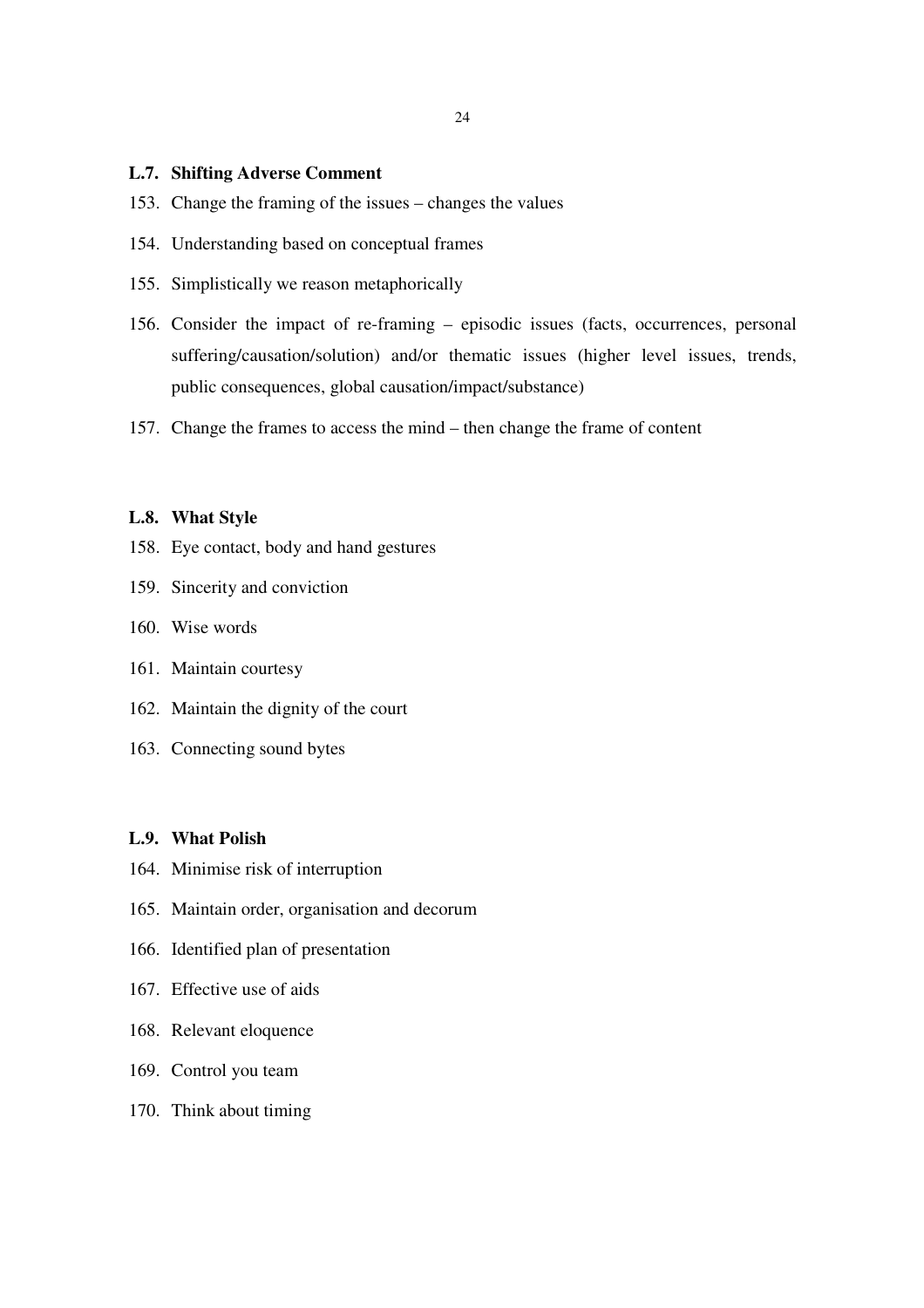### **L.10. Reminders**

- 171. KISS keep it simple stupid
- 172. Preferably one target- too many targets, too much distraction and the real target is lost in the mass
- 173. Apply intellectual rigour to reduce and distil

### **L.11. Efficiency**

- 174. Discard the weak points
- 175. Exercise judgment in the selection and contraction of issues
- 176. Conversational style not lecturing, not oratorical
- 177. Avoid repetition

### **L.12.Interest Factor and Attention Span**

- 178. Storytelling that is what we are used to hearing
- 179. Create pictures for the mind
- 180. Keep the content digestible

#### **L.13. Argue Glue**

- 181. Linear reasoning why because why because
- 182. What links are missing
- 183. Refute by reason and identified errors of logic / unstable distinctions / empty legal rhetoric
- 184. Structure of factual argument should reflect structure for judgment resolving the ultimate facts
- 185. Structure of legal argument should also reflect the structure for judgment resolving the correct principles – supported by policy, principle, precedent and/or text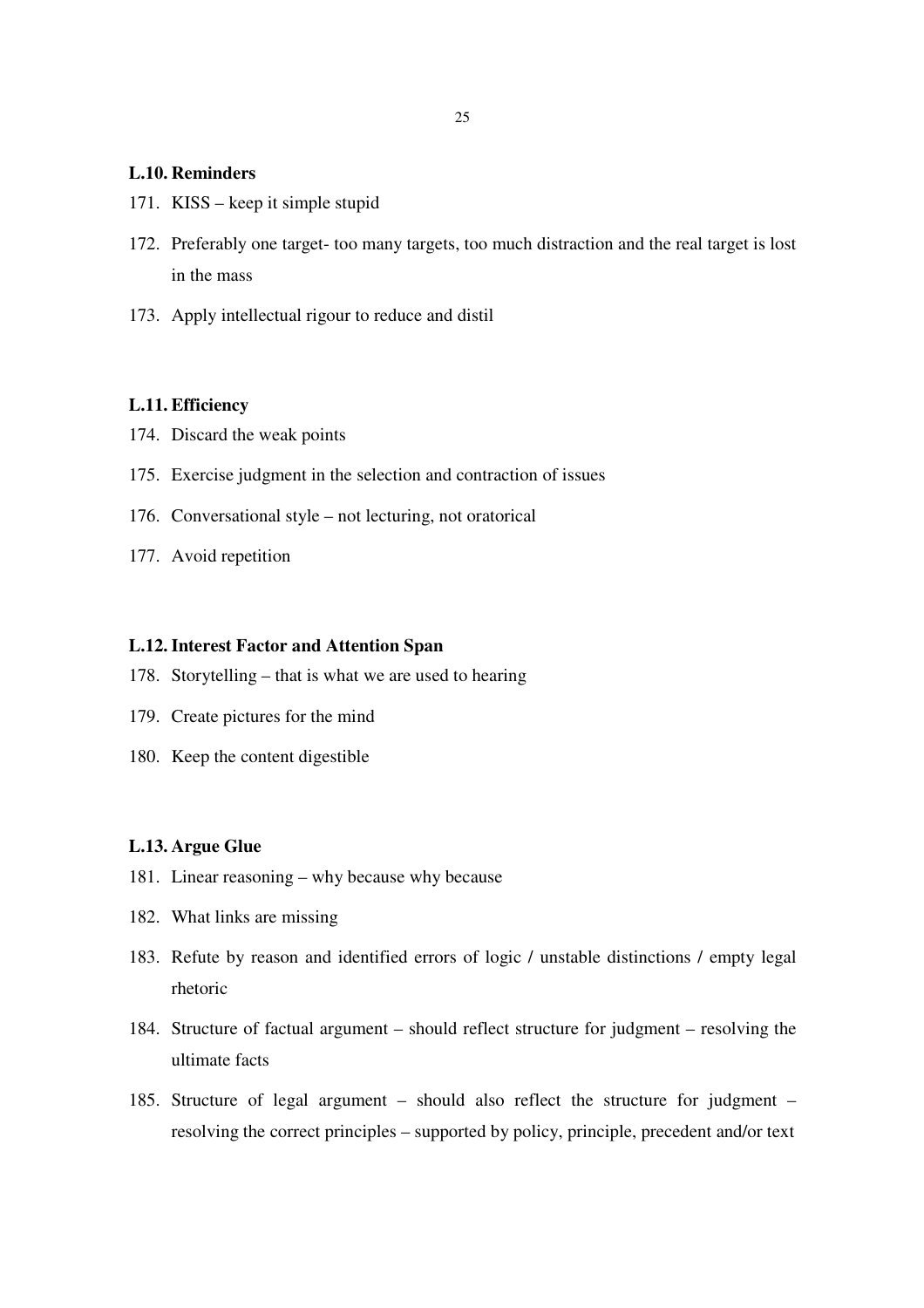- 186. Check any applicable statutory material, applicable date, transitional provisions, secondary material
- 187. Think about constitutional foundation and sources of validity/invalidity

## **L.14. Brevity**

- 188. Express to dress with less
- 189. Think how to use less ink
- 190. Don't fawn
- 191. Avoid fillers
- 192. Pace not race

#### **L.15. Lifelines**

- 193. Honesty and integrity
- 194. Use notes as prompt points not to be read
- 195. Courage and conviction under fire
- 196. Candour and concessions response to weakness
- 197. Balance and common sense
- 198. Find the merit

#### **L.16. Control Yourself**

- 199. Keep calm
- 200. Use nerves as the energy for focus
- 201. Never scared if you're prepared
- 202. Don't rise or speak in anger or distress
- 203. Ignore sledging and don't be baited (and do neither)